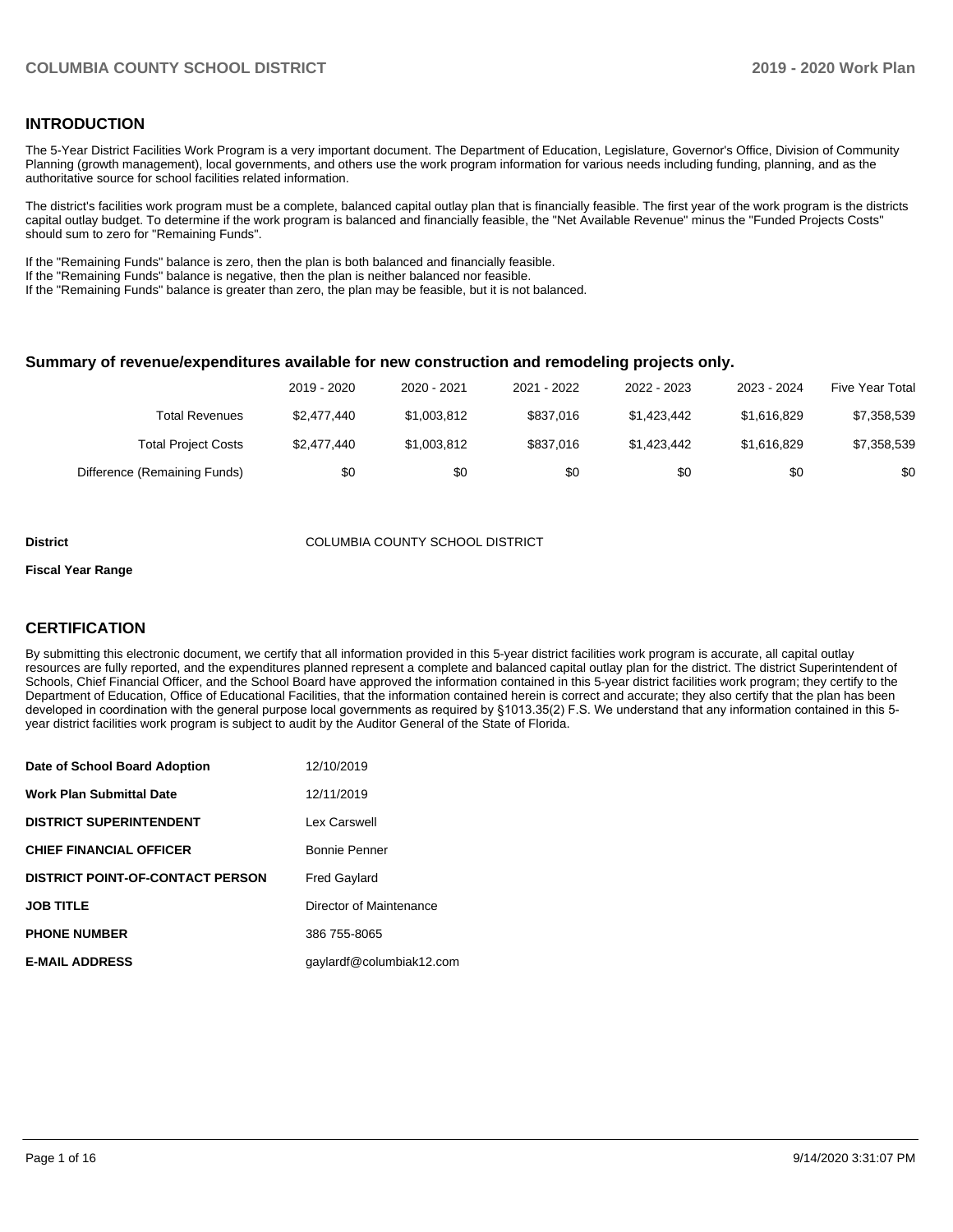# **Expenditures**

## **Expenditure for Maintenance, Repair and Renovation from 1.50-Mills and PECO**

Annually, prior to the adoption of the district school budget, each school board must prepare a tentative district facilities work program that includes a schedule of major repair and renovation projects necessary to maintain the educational and ancillary facilities of the district.

| <b>Item</b>                                                                                                                                                                                                                                                                                                                                                                            |                                                                                                                                                                                                                                                                                                                                                                                        | 2019 - 2020<br><b>Actual Budget</b> | 2020 - 2021<br>Projected | 2021 - 2022<br>Projected | 2022 - 2023<br>Projected | 2023 - 2024<br>Projected | Total     |  |  |  |  |
|----------------------------------------------------------------------------------------------------------------------------------------------------------------------------------------------------------------------------------------------------------------------------------------------------------------------------------------------------------------------------------------|----------------------------------------------------------------------------------------------------------------------------------------------------------------------------------------------------------------------------------------------------------------------------------------------------------------------------------------------------------------------------------------|-------------------------------------|--------------------------|--------------------------|--------------------------|--------------------------|-----------|--|--|--|--|
| HVAC                                                                                                                                                                                                                                                                                                                                                                                   |                                                                                                                                                                                                                                                                                                                                                                                        | \$35,000                            | \$40,000                 | \$40,000                 | \$15,000                 | \$21,000                 | \$151,000 |  |  |  |  |
| Locations: COLUMBIA CITY ELEMENTARY, COLUMBIA SENIOR HIGH, COLUMBIA SUPERINTENDENT'S OFFICE, EASTSIDE ELEMENTARY, FIVE<br>POINTS ELEMENTARY, FORT WHITE HIGH SCHOOL, FORT WHITE PUBLIC SCHOOL, LAKE CITY MIDDLE, MAINTENANCE &<br>WAREHOUSE, MELROSE ELEMENTARY, NIBLACK ELEMENTARY, PATHWAYS ACADEMY, PINEMOUNT SCHOOL, RICHARDSON<br>MIDDLE, SUMMERS ELEMENTARY, WESTSIDE ELEMENTARY |                                                                                                                                                                                                                                                                                                                                                                                        |                                     |                          |                          |                          |                          |           |  |  |  |  |
| Flooring                                                                                                                                                                                                                                                                                                                                                                               |                                                                                                                                                                                                                                                                                                                                                                                        | \$30,000                            | \$40,000                 | \$40,000                 | \$30,000                 | \$40,000                 | \$180,000 |  |  |  |  |
| Locations:                                                                                                                                                                                                                                                                                                                                                                             | COLUMBIA CITY ELEMENTARY, COLUMBIA SENIOR HIGH, COLUMBIA SUPERINTENDENT'S OFFICE, EASTSIDE ELEMENTARY, FIVE<br>POINTS ELEMENTARY, FORT WHITE HIGH SCHOOL, FORT WHITE PUBLIC SCHOOL, LAKE CITY MIDDLE, MAINTENANCE &<br>WAREHOUSE, MELROSE ELEMENTARY, NIBLACK ELEMENTARY, PATHWAYS ACADEMY, PINEMOUNT SCHOOL, RICHARDSON<br>MIDDLE, SUMMERS ELEMENTARY, WESTSIDE ELEMENTARY            |                                     |                          |                          |                          |                          |           |  |  |  |  |
| Roofing                                                                                                                                                                                                                                                                                                                                                                                |                                                                                                                                                                                                                                                                                                                                                                                        | \$30,000                            | \$25,000                 | \$30,000                 | \$25,000                 | \$25,000                 | \$135,000 |  |  |  |  |
| Locations:                                                                                                                                                                                                                                                                                                                                                                             | COLUMBIA CITY ELEMENTARY, COLUMBIA SENIOR HIGH, COLUMBIA SUPERINTENDENT'S OFFICE, EASTSIDE ELEMENTARY, FIVE<br>POINTS ELEMENTARY, FORT WHITE HIGH SCHOOL, FORT WHITE PUBLIC SCHOOL, LAKE CITY MIDDLE, MAINTENANCE &<br>WAREHOUSE, MELROSE ELEMENTARY, NIBLACK ELEMENTARY, PATHWAYS ACADEMY, PINEMOUNT SCHOOL, RICHARDSON<br>MIDDLE, SUMMERS ELEMENTARY, WESTSIDE ELEMENTARY            |                                     |                          |                          |                          |                          |           |  |  |  |  |
| Safety to Life                                                                                                                                                                                                                                                                                                                                                                         |                                                                                                                                                                                                                                                                                                                                                                                        | \$20,000                            | \$20,000                 | \$20,000                 | \$20,000                 | \$20,000                 | \$100,000 |  |  |  |  |
| Locations:                                                                                                                                                                                                                                                                                                                                                                             | COLUMBIA CITY ELEMENTARY, COLUMBIA SENIOR HIGH, COLUMBIA SUPERINTENDENT'S OFFICE, EASTSIDE ELEMENTARY, FIVE<br>POINTS ELEMENTARY, FORT WHITE HIGH SCHOOL, FORT WHITE PUBLIC SCHOOL, LAKE CITY MIDDLE, MAINTENANCE &<br>WAREHOUSE, MELROSE ELEMENTARY, NIBLACK ELEMENTARY, PATHWAYS ACADEMY, PINEMOUNT SCHOOL, RICHARDSON<br>MIDDLE, SUMMERS ELEMENTARY, WESTSIDE ELEMENTARY            |                                     |                          |                          |                          |                          |           |  |  |  |  |
| Fencing                                                                                                                                                                                                                                                                                                                                                                                |                                                                                                                                                                                                                                                                                                                                                                                        | \$10,000                            | \$10,000                 | \$10,000                 | \$10,000                 | \$10,000                 | \$50,000  |  |  |  |  |
| Locations:                                                                                                                                                                                                                                                                                                                                                                             | COLUMBIA CITY ELEMENTARY, COLUMBIA SENIOR HIGH, COLUMBIA SUPERINTENDENT'S OFFICE, EASTSIDE ELEMENTARY, FIVE<br>POINTS ELEMENTARY, FORT WHITE HIGH SCHOOL, FORT WHITE PUBLIC SCHOOL, LAKE CITY MIDDLE, MAINTENANCE &<br>WAREHOUSE, MELROSE ELEMENTARY, NIBLACK ELEMENTARY, PATHWAYS ACADEMY, PINEMOUNT SCHOOL, RICHARDSON<br>MIDDLE, SUMMERS ELEMENTARY, WESTSIDE ELEMENTARY            |                                     |                          |                          |                          |                          |           |  |  |  |  |
| Parking                                                                                                                                                                                                                                                                                                                                                                                |                                                                                                                                                                                                                                                                                                                                                                                        | \$20,000                            | \$20,000                 | \$20,000                 | \$10,000                 | \$15,000                 | \$85,000  |  |  |  |  |
| Locations:                                                                                                                                                                                                                                                                                                                                                                             | COLUMBIA CITY ELEMENTARY, COLUMBIA SENIOR HIGH, EASTSIDE ELEMENTARY, FIVE POINTS ELEMENTARY, FORT WHITE HIGH<br>SCHOOL, FORT WHITE PUBLIC SCHOOL, LAKE CITY MIDDLE, MELROSE ELEMENTARY, NIBLACK ELEMENTARY, PATHWAYS<br>ACADEMY, PINEMOUNT SCHOOL, RICHARDSON MIDDLE, SUMMERS ELEMENTARY, WESTSIDE ELEMENTARY                                                                          |                                     |                          |                          |                          |                          |           |  |  |  |  |
| Electrical                                                                                                                                                                                                                                                                                                                                                                             |                                                                                                                                                                                                                                                                                                                                                                                        | \$75,000                            | \$75,000                 | \$75,000                 | \$20,000                 | \$62,000                 | \$307,000 |  |  |  |  |
| Locations:                                                                                                                                                                                                                                                                                                                                                                             | COLUMBIA CITY ELEMENTARY, COLUMBIA SENIOR HIGH, COLUMBIA SUPERINTENDENT'S OFFICE, EASTSIDE ELEMENTARY, FIVE<br>POINTS ELEMENTARY, FORT WHITE HIGH SCHOOL, FORT WHITE PUBLIC SCHOOL, LAKE CITY MIDDLE, MAINTENANCE &<br>WAREHOUSE, MELROSE ELEMENTARY, NIBLACK ELEMENTARY, PATHWAYS ACADEMY, PINEMOUNT SCHOOL, RICHARDSON<br>MIDDLE, SUMMERS ELEMENTARY, WESTSIDE ELEMENTARY            |                                     |                          |                          |                          |                          |           |  |  |  |  |
| Fire Alarm                                                                                                                                                                                                                                                                                                                                                                             |                                                                                                                                                                                                                                                                                                                                                                                        | \$35,000                            | \$35,000                 | \$35,000                 | \$35,000                 | \$35,000                 | \$175,000 |  |  |  |  |
|                                                                                                                                                                                                                                                                                                                                                                                        | Locations: COLUMBIA CITY ELEMENTARY, COLUMBIA SENIOR HIGH, COLUMBIA SUPERINTENDENT'S OFFICE, EASTSIDE ELEMENTARY, FIVE<br>POINTS ELEMENTARY, FORT WHITE HIGH SCHOOL, FORT WHITE PUBLIC SCHOOL, LAKE CITY MIDDLE, MAINTENANCE &<br>WAREHOUSE, MELROSE ELEMENTARY, NIBLACK ELEMENTARY, PATHWAYS ACADEMY, PINEMOUNT SCHOOL, RICHARDSON<br>MIDDLE, SUMMERS ELEMENTARY, WESTSIDE ELEMENTARY |                                     |                          |                          |                          |                          |           |  |  |  |  |
| Telephone/Intercom System                                                                                                                                                                                                                                                                                                                                                              |                                                                                                                                                                                                                                                                                                                                                                                        | \$30,000                            | \$20,000                 | \$20,000                 | \$15,000                 | \$20,000                 | \$105,000 |  |  |  |  |
| Locations:                                                                                                                                                                                                                                                                                                                                                                             | COLUMBIA CITY ELEMENTARY, COLUMBIA SENIOR HIGH, COLUMBIA SUPERINTENDENT'S OFFICE, EASTSIDE ELEMENTARY, FIVE<br>POINTS ELEMENTARY, FORT WHITE HIGH SCHOOL, FORT WHITE PUBLIC SCHOOL, LAKE CITY MIDDLE, MAINTENANCE &<br>WAREHOUSE, MELROSE ELEMENTARY, NIBLACK ELEMENTARY, PATHWAYS ACADEMY, PINEMOUNT SCHOOL, RICHARDSON<br>MIDDLE, SUMMERS ELEMENTARY, WESTSIDE ELEMENTARY            |                                     |                          |                          |                          |                          |           |  |  |  |  |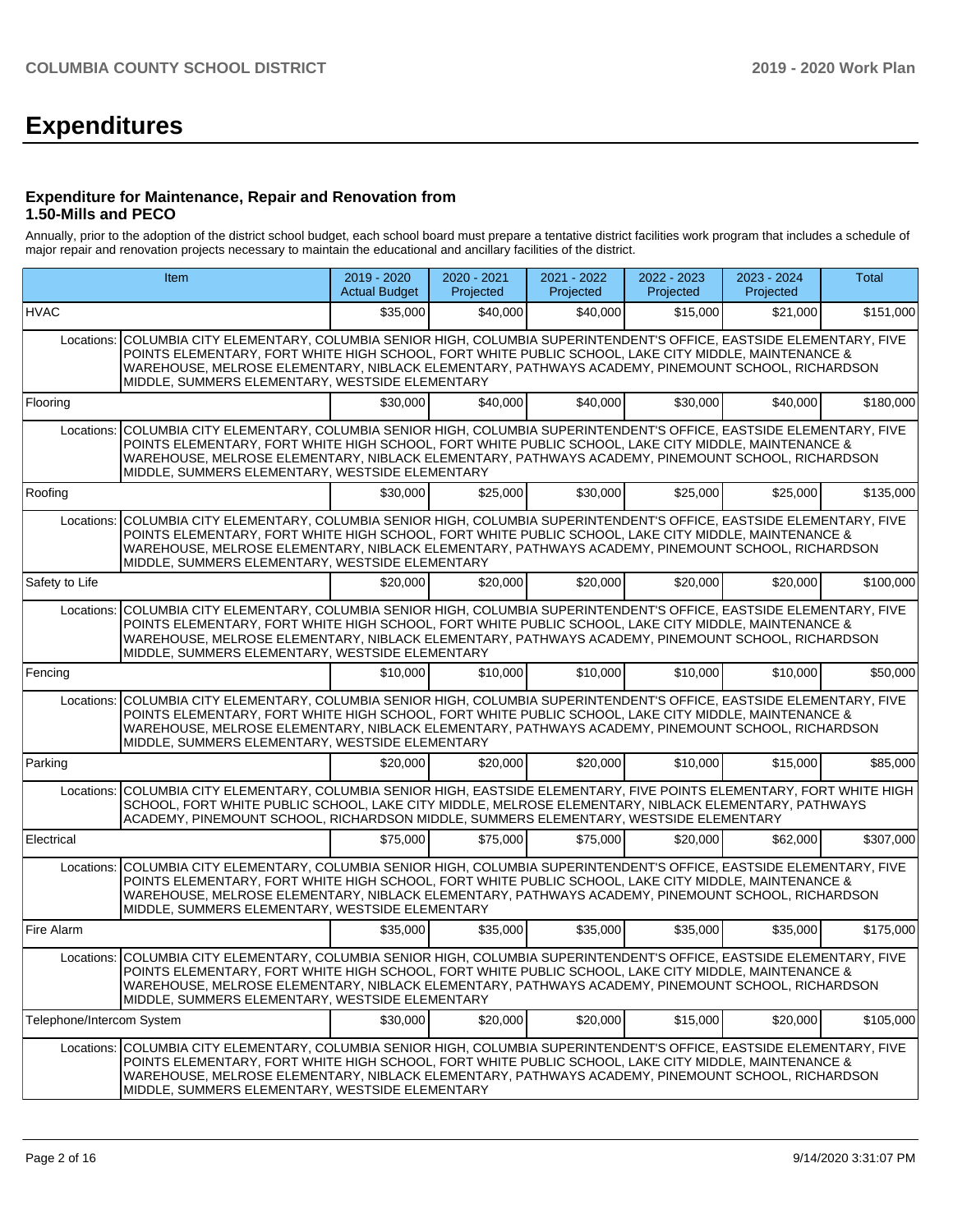| Closed Circuit Television |                                                                                                                                                                                                                                                                                                                                                                                          | \$1,000   | \$1,000   | \$1,000   | \$1,000   | \$1,000   | \$5,000     |  |  |
|---------------------------|------------------------------------------------------------------------------------------------------------------------------------------------------------------------------------------------------------------------------------------------------------------------------------------------------------------------------------------------------------------------------------------|-----------|-----------|-----------|-----------|-----------|-------------|--|--|
|                           | Locations:   COLUMBIA CITY ELEMENTARY, COLUMBIA SENIOR HIGH, COLUMBIA SUPERINTENDENT'S OFFICE, EASTSIDE ELEMENTARY, FIVE<br>POINTS ELEMENTARY, FORT WHITE HIGH SCHOOL, FORT WHITE PUBLIC SCHOOL, LAKE CITY MIDDLE, MAINTENANCE &<br>WAREHOUSE, MELROSE ELEMENTARY, NIBLACK ELEMENTARY, PATHWAYS ACADEMY, PINEMOUNT SCHOOL, RICHARDSON<br>MIDDLE, SUMMERS ELEMENTARY, WESTSIDE ELEMENTARY |           |           |           |           |           |             |  |  |
| Paint                     |                                                                                                                                                                                                                                                                                                                                                                                          | \$10,000  | \$25,000  | \$28,000  | \$25,000  | \$25,000  | \$113,000   |  |  |
|                           | Locations: COLUMBIA CITY ELEMENTARY, COLUMBIA SENIOR HIGH, COLUMBIA SUPERINTENDENT'S OFFICE, EASTSIDE ELEMENTARY, FIVE<br>POINTS ELEMENTARY, FORT WHITE HIGH SCHOOL, FORT WHITE PUBLIC SCHOOL, LAKE CITY MIDDLE, MAINTENANCE &<br>WAREHOUSE, MELROSE ELEMENTARY, NIBLACK ELEMENTARY, PATHWAYS ACADEMY, PINEMOUNT SCHOOL, RICHARDSON<br>MIDDLE, SUMMERS ELEMENTARY, WESTSIDE ELEMENTARY   |           |           |           |           |           |             |  |  |
| Maintenance/Repair        |                                                                                                                                                                                                                                                                                                                                                                                          | \$103.511 | \$113.723 | \$113,020 | \$128,491 | \$123,000 | \$581.745   |  |  |
|                           | Locations: COLUMBIA CITY ELEMENTARY, COLUMBIA SENIOR HIGH, COLUMBIA SUPERINTENDENT'S OFFICE, EASTSIDE ELEMENTARY, FIVE<br>POINTS ELEMENTARY, FORT WHITE HIGH SCHOOL, FORT WHITE PUBLIC SCHOOL, LAKE CITY MIDDLE, MAINTENANCE &<br>WAREHOUSE, MELROSE ELEMENTARY, NIBLACK ELEMENTARY, PATHWAYS ACADEMY, PINEMOUNT SCHOOL, RICHARDSON<br>MIDDLE, SUMMERS ELEMENTARY, WESTSIDE ELEMENTARY   |           |           |           |           |           |             |  |  |
|                           | Sub Total: I                                                                                                                                                                                                                                                                                                                                                                             | \$399,511 | \$424,723 | \$432,020 | \$334,491 | \$397,000 | \$1,987,745 |  |  |

| <b>IPECO Maintenance Expenditures</b> | \$0       | \$0       | \$0       | \$0 <sub>1</sub> | <b>ΛΛ</b><br>νυ | \$0         |
|---------------------------------------|-----------|-----------|-----------|------------------|-----------------|-------------|
| <b>1.50 Mill Sub Total: I</b>         | \$641,111 | \$464,723 | \$472,020 | \$374,491        | \$437,000       | \$2,389,345 |

| Other Items                            |                                                                                                                                                                                                                  | $2019 - 2020$<br><b>Actual Budget</b> | $2020 - 2021$<br>Projected | $2021 - 2022$<br>Projected | 2022 - 2023<br>Projected | 2023 - 2024<br>Projected | <b>Total</b> |  |  |  |
|----------------------------------------|------------------------------------------------------------------------------------------------------------------------------------------------------------------------------------------------------------------|---------------------------------------|----------------------------|----------------------------|--------------------------|--------------------------|--------------|--|--|--|
| Bldg #14 HVAC Replacement              |                                                                                                                                                                                                                  | \$20,000                              | \$0                        | \$0                        | \$0                      | \$0                      | \$20,000     |  |  |  |
|                                        | Locations MELROSE ELEMENTARY                                                                                                                                                                                     |                                       |                            |                            |                          |                          |              |  |  |  |
| Bldg #5 HVAC Replacement               |                                                                                                                                                                                                                  | \$19,600                              | \$0                        | \$0                        | \$0                      | \$0                      | \$19,600     |  |  |  |
| Locations SUMMERS ELEMENTARY           |                                                                                                                                                                                                                  |                                       |                            |                            |                          |                          |              |  |  |  |
| Playground Equipment                   |                                                                                                                                                                                                                  | \$40,000                              | \$40,000                   | \$40,000                   | \$40,000                 | \$40,000                 | \$200,000    |  |  |  |
|                                        | Locations COLUMBIA CITY ELEMENTARY, EASTSIDE ELEMENTARY, FIVE POINTS ELEMENTARY, FORT WHITE PUBLIC SCHOOL, MELROSE<br> ELEMENTARY, NIBLACK ELEMENTARY, PINEMOUNT SCHOOL, SUMMERS ELEMENTARY, WESTSIDE ELEMENTARY |                                       |                            |                            |                          |                          |              |  |  |  |
| Single Point Entries - Fencing & Locks |                                                                                                                                                                                                                  | \$162,000                             | \$0 <sub>1</sub>           | \$0                        | \$0                      | \$0                      | \$162,000    |  |  |  |
|                                        | Locations COLUMBIA CITY ELEMENTARY, COLUMBIA SENIOR HIGH, LAKE CITY MIDDLE                                                                                                                                       |                                       |                            |                            |                          |                          |              |  |  |  |
|                                        | Total:                                                                                                                                                                                                           | \$641,111                             | \$464,723                  | \$472,020                  | \$374,491                | \$437,000                | \$2,389,345  |  |  |  |

# **Local 1.50 Mill Expenditure For Maintenance, Repair and Renovation**

Anticipated expenditures expected from local funding sources over the years covered by the current work plan.

| <b>Item</b>                               | $2019 - 2020$<br><b>Actual Budget</b> | $2020 - 2021$<br>Projected | $2021 - 2022$<br>Projected | 2022 - 2023<br>Projected | $2023 - 2024$<br>Projected | Total       |
|-------------------------------------------|---------------------------------------|----------------------------|----------------------------|--------------------------|----------------------------|-------------|
| Remaining Maint and Repair from 1.5 Mills | \$641,111                             | \$464,723                  | \$472,020                  | \$374,491                | \$437,000                  | \$2,389,345 |
| Maintenance/Repair Salaries               | \$0                                   | \$0                        | \$0                        | \$0                      | \$0                        | \$0         |
| School Bus Purchases                      | \$250,000                             | \$0                        | \$0                        | \$0                      | \$0                        | \$250,000   |
| Other Vehicle Purchases                   | \$0                                   | \$0                        | \$0                        | \$0                      | \$0                        | \$0         |
| Capital Outlay Equipment                  | \$50,000                              | \$50,000                   | \$75,000                   | \$75,000                 | \$75,000                   | \$325,000   |
| Rent/Lease Payments                       | \$0                                   | \$0                        | \$0                        | \$0                      | \$0                        | \$0         |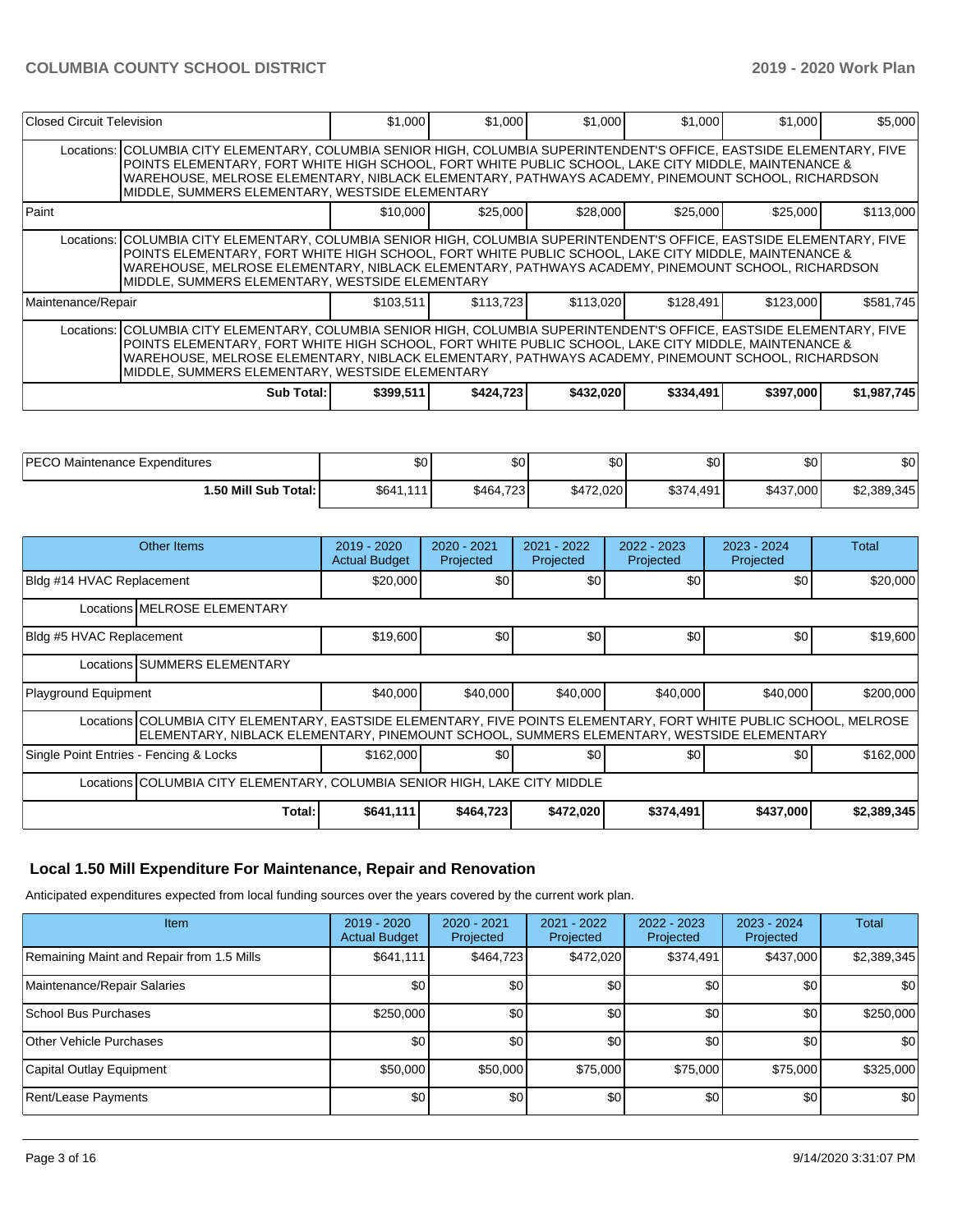| <b>COP Debt Service</b>                                      | \$1,695,631 | \$1,695,631 | \$1,695,631      | \$1,695,631 | \$1,695,631 | \$8,478,155  |
|--------------------------------------------------------------|-------------|-------------|------------------|-------------|-------------|--------------|
| Rent/Lease Relocatables                                      | \$0         | \$0         | \$0              | \$0         | \$0         | \$0          |
| <b>Environmental Problems</b>                                | \$0         | \$0         | \$0 <sub>1</sub> | \$0         | \$0         | \$0          |
| s.1011.14 Debt Service                                       | \$0         | \$0         | \$0              | \$0         | \$0         | \$0          |
| Special Facilities Construction Account                      | \$0         | \$0         | \$0              | \$0         | \$0         | 30           |
| Premiums for Property Casualty Insurance - 1011.71<br>(4a,b) | \$500,000   | \$500,000   | \$500,000        | \$500,000   | \$500,000   | \$2,500,000  |
| Qualified School Construction Bonds (QSCB)                   | \$0         | \$0         | \$0              | \$0         | \$0         | \$0          |
| Qualified Zone Academy Bonds (QZAB)                          | \$0         | \$0         | \$0 <sub>1</sub> | \$0         | \$0         | \$0          |
| <b>Other Vehicle Lease</b>                                   | \$93,000    | \$120,000   | \$120,000        | \$120,000   | \$120,000   | \$573,000    |
| Technology                                                   | \$600,000   | \$1,000,000 | \$1,000,000      | \$1,000,000 | \$1,000,000 | \$4,600,000  |
| Lease of School Buses                                        | \$235,140   | \$235,140   | \$589,140        | \$354,000   | \$354,000   | \$1,767,420  |
| <b>Local Expenditure Totals:</b>                             | \$4,064,882 | \$4,065,494 | \$4,451,791      | \$4,119,122 | \$4,181,631 | \$20,882,920 |

# **Revenue**

# **1.50 Mill Revenue Source**

Schedule of Estimated Capital Outlay Revenue from each currently approved source which is estimated to be available for expenditures on the projects included in the tentative district facilities work program. All amounts are NET after considering carryover balances, interest earned, new COP's, 1011.14 and 1011.15 loans, etc. Districts cannot use 1.5-Mill funds for salaries except for those explicitly associated with maintenance/repair projects. (1011.71 (5), F.S.)

| Item                                                                                | Fund | $2019 - 2020$<br><b>Actual Value</b> | 2020 - 2021<br>Projected | $2021 - 2022$<br>Projected | 2022 - 2023<br>Projected | $2023 - 2024$<br>Projected | Total            |
|-------------------------------------------------------------------------------------|------|--------------------------------------|--------------------------|----------------------------|--------------------------|----------------------------|------------------|
| (1) Non-exempt property<br>lassessed valuation                                      |      | \$3,135,746,988                      | \$3,281,762,936          | \$3,434,194,670            | \$3,610,414,588          | \$3,788,120,144            | \$17,250,239,326 |
| $(2)$ The Millage projected for<br>discretionary capital outlay per<br>ls.1011.71   |      | 1.50                                 | 1.50                     | .50                        | 1.50                     | 1.50                       |                  |
| $(3)$ Full value of the 1.50-Mill<br>discretionary capital outlay per<br>ls.1011.71 |      | \$5,268,055                          | \$5,513,362              | \$5,769,447                | \$6,065,497              | \$6,364,042                | \$28,980,403     |
| $(4)$ Value of the portion of the 1.50<br>-Mill ACTUALLY levied                     | 370  | \$4,515,476                          | \$4,725,739              | \$4,945,240                | \$5,198,997              | \$5,454,893                | \$24,840,345     |
| $(5)$ Difference of lines $(3)$ and $(4)$                                           |      | \$752,579                            | \$787,623                | \$824.207                  | \$866,500                | \$909.149                  | \$4,140,058      |

## **PECO Revenue Source**

The figure in the row designated "PECO Maintenance" will be subtracted from funds available for new construction because PECO maintenance dollars cannot be used for new construction.

| <b>Item</b>                          | Fund         | 2019 - 2020<br><b>Actual Budget</b> | $2020 - 2021$<br>Projected | 2021 - 2022<br>Projected | $2022 - 2023$<br>Projected | 2023 - 2024<br>Projected | Total |
|--------------------------------------|--------------|-------------------------------------|----------------------------|--------------------------|----------------------------|--------------------------|-------|
| <b>PECO New Construction</b>         | 340 <b>I</b> | \$0 <sub>1</sub>                    | \$0 <sub>1</sub>           | \$0                      | \$0 <sub>1</sub>           | \$0                      | \$0   |
| <b>PECO Maintenance Expenditures</b> |              | \$0                                 | \$0                        | \$0                      | \$0                        | \$0                      | \$0   |
|                                      |              | \$0                                 | \$0                        | \$0                      | \$0                        | \$0                      | \$0   |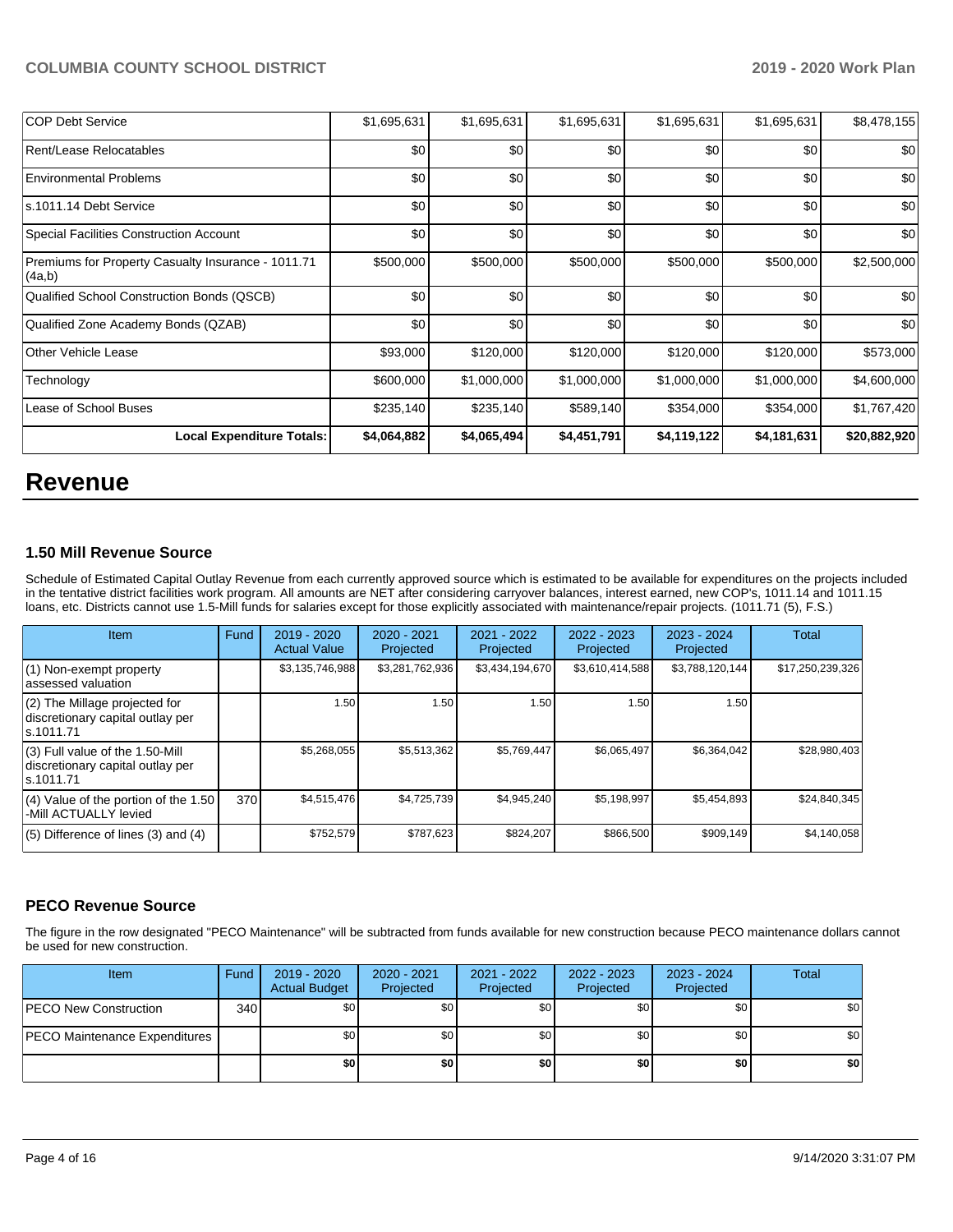## **CO & DS Revenue Source**

Revenue from Capital Outlay and Debt Service funds.

| Item                                            | Fund | $2019 - 2020$<br><b>Actual Budget</b> | $2020 - 2021$<br>Projected | 2021 - 2022<br>Projected | 2022 - 2023<br>Projected | $2023 - 2024$<br>Projected | Total       |
|-------------------------------------------------|------|---------------------------------------|----------------------------|--------------------------|--------------------------|----------------------------|-------------|
| CO & DS Cash Flow-through<br><b>Distributed</b> | 360  | \$337.510                             | \$337,510                  | \$337,510                | \$337.510                | \$337.510                  | \$1,687,550 |
| CO & DS Interest on<br>Undistributed CO         | 360  | \$6,057                               | \$6,057                    | \$6,057                  | \$6,057                  | \$6,057                    | \$30,285    |
|                                                 |      | \$343,567                             | \$343.567                  | \$343.567                | \$343.567                | \$343.567                  | \$1,717,835 |

## **Fair Share Revenue Source**

All legally binding commitments for proportionate fair-share mitigation for impacts on public school facilities must be included in the 5-year district work program.

Nothing reported for this section.

# **Sales Surtax Referendum**

Specific information about any referendum for a 1-cent or ½-cent surtax referendum during the previous year.

**Did the school district hold a surtax referendum during the past fiscal year 2018 - 2019?**

No

# **Additional Revenue Source**

Any additional revenue sources

| Item                                                                                                   | 2019 - 2020<br><b>Actual Value</b> | 2020 - 2021<br>Projected | 2021 - 2022<br>Projected | $2022 - 2023$<br>Projected | $2023 - 2024$<br>Projected | Total |
|--------------------------------------------------------------------------------------------------------|------------------------------------|--------------------------|--------------------------|----------------------------|----------------------------|-------|
| Proceeds from a s.1011.14/15 F.S. Loans                                                                | \$0                                | \$0                      | \$0                      | \$0                        | \$0                        | \$0   |
| District Bonds - Voted local bond<br>referendum proceeds per s.9, Art VII<br><b>State Constitution</b> | \$0                                | \$0 <sub>1</sub>         | \$0                      | \$0                        | \$0                        | \$0   |
| Proceeds from Special Act Bonds                                                                        | \$0                                | \$0                      | \$0                      | \$0                        | \$0                        | \$0   |
| Estimated Revenue from CO & DS Bond<br>Sale                                                            | \$0                                | \$0                      | \$0                      | \$0                        | \$0                        | \$0   |
| <b>Proceeds from Voted Capital</b><br>Improvements millage                                             | \$0                                | \$0                      | \$0                      | \$0                        | \$0                        | \$0   |
| Other Revenue for Other Capital Projects                                                               | \$0                                | \$0                      | \$0                      | \$0                        | \$0                        | \$0   |
| Proceeds from 1/2 cent sales surtax<br>authorized by school board                                      | \$0                                | \$0                      | \$0                      | \$0                        | \$0                        | \$0   |
| Proceeds from local governmental<br>infrastructure sales surtax                                        | \$0                                | \$0                      | \$0                      | \$0                        | \$0                        | \$0   |
| Proceeds from Certificates of<br>Participation (COP's) Sale                                            | \$0                                | \$0                      | \$0                      | \$0                        | \$0                        | \$0   |
| Classrooms First Bond proceeds amount<br>authorized in FY 1997-98                                      | \$0                                | \$0                      | \$0                      | \$0                        | \$0                        | \$0   |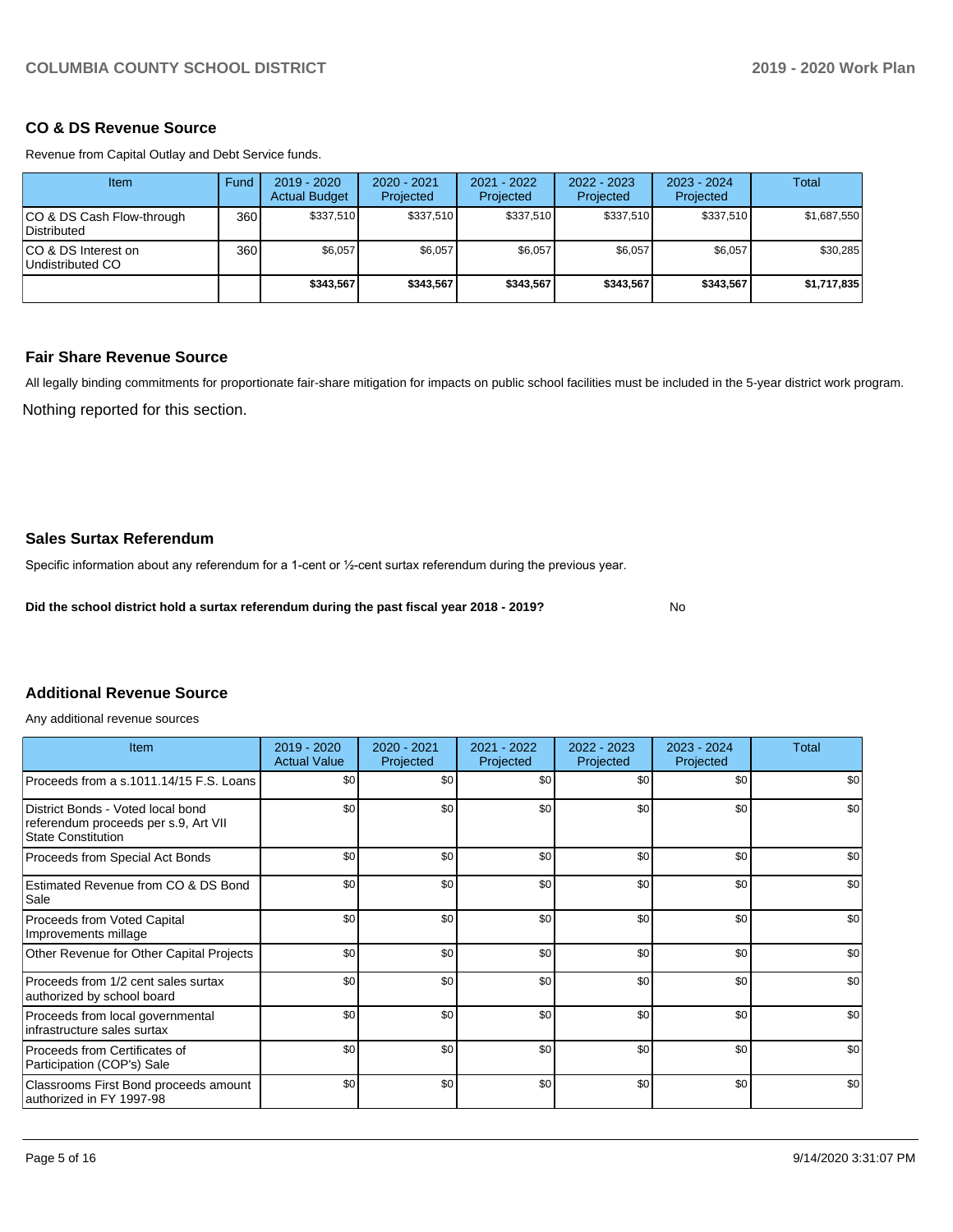| <b>Classrooms for Kids</b>                                                                                                | \$0         | \$0 | \$0 | \$0 | \$0 | \$0         |
|---------------------------------------------------------------------------------------------------------------------------|-------------|-----|-----|-----|-----|-------------|
| <b>District Equity Recognition</b>                                                                                        | \$0         | \$0 | \$0 | \$0 | \$0 | \$0         |
| <b>Federal Grants</b>                                                                                                     | \$0         | \$0 | \$0 | \$0 | \$0 | \$0         |
| Proportionate share mitigation (actual<br>cash revenue only, not in kind donations)                                       | \$0         | \$0 | \$0 | \$0 | \$0 | \$0         |
| Impact fees received                                                                                                      | \$0         | \$0 | \$0 | \$0 | \$0 | \$0         |
| Private donations                                                                                                         | \$0         | \$0 | \$0 | \$0 | \$0 | \$0         |
| Grants from local governments or not-for-<br>profit organizations                                                         | \$0         | \$0 | \$0 | \$0 | \$0 | \$0         |
| Interest, Including Profit On Investment                                                                                  | \$0         | \$0 | \$0 | \$0 | \$0 | \$0         |
| Revenue from Bonds pledging proceeds<br>from 1 cent or 1/2 cent Sales Surtax                                              | \$0         | \$0 | \$0 | \$0 | \$0 | \$0         |
| <b>Total Fund Balance Carried Forward</b>                                                                                 | \$0         | \$0 | \$0 | \$0 | \$0 | \$0         |
| General Capital Outlay Obligated Fund<br><b>Balance Carried Forward From Total</b><br><b>Fund Balance Carried Forward</b> | \$0         | \$0 | \$0 | \$0 | \$0 | \$0         |
| <b>Special Facilities Construction Account</b>                                                                            | \$0         | \$0 | \$0 | \$0 | \$0 | \$0         |
| One Cent - 1/2 Cent Sales Surtax Debt<br>Service From Total Fund Balance Carried<br>Forward                               | \$0         | \$0 | \$0 | \$0 | \$0 | \$0         |
| Capital Outlay Projects Funds Balance<br><b>Carried Forward From Total Fund</b><br><b>Balance Carried Forward</b>         | \$0         | \$0 | \$0 | \$0 | \$0 | \$0         |
| PECO Carryover                                                                                                            | \$189,210   | \$0 | \$0 | \$0 | \$0 | \$189,210   |
| CO&DS Carryover                                                                                                           | \$743,499   | \$0 | \$0 | \$0 | \$0 | \$743,499   |
| LCIF 1.5 Carryover                                                                                                        | \$750,570   | \$0 | \$0 | \$0 | \$0 | \$750,570   |
| <b>Subtotal</b>                                                                                                           | \$1,683,279 | \$0 | \$0 | \$0 | \$0 | \$1,683,279 |

# **Total Revenue Summary**

| Item Name                                                  | $2019 - 2020$<br><b>Budget</b> | 2020 - 2021<br>Projected | 2021 - 2022<br>Projected | $2022 - 2023$<br>Projected | 2023 - 2024<br>Projected | <b>Five Year Total</b> |
|------------------------------------------------------------|--------------------------------|--------------------------|--------------------------|----------------------------|--------------------------|------------------------|
| Local 1.5 Mill Discretionary Capital Outlay<br>Revenue     | \$4,515,476                    | \$4,725,739              | \$4,945,240              | \$5,198,997                | \$5,454,893              | \$24,840,345           |
| PECO and 1.5 Mill Maint and Other 1.5<br>Mill Expenditures | (\$4,064,882)                  | (\$4,065,494)            | (\$4,451,791)            | (\$4,119,122)              | (\$4,181,631)            | (\$20,882,920)         |
| IPECO Maintenance Revenue                                  | \$0                            | \$0                      | \$0                      | \$0                        | \$0                      | \$0                    |
| Available 1.50 Mill for New<br><b>Construction</b>         | \$450,594                      | \$660,245                | \$493.449                | \$1,079,875                | \$1,273,262              | \$3,957,425            |
| <b>Item Name</b>                                           | 2019 - 2020<br><b>Budget</b>   | 2020 - 2021<br>Projected | 2021 - 2022<br>Projected | $2022 - 2023$<br>Projected | 2023 - 2024<br>Projected | <b>Five Year Total</b> |
| ICO & DS Revenue                                           | \$343,567                      | \$343,567                | \$343,567                | \$343,567                  | \$343,567                | \$1,717,835            |

PECO New Construction Revenue  $\begin{vmatrix} 1 & 0 & 0 \\ 0 & 0 & 0 \\ 0 & 0 & 0 \end{vmatrix}$  \$0 \$0 \$0 \$0 \$0 \$0 \$0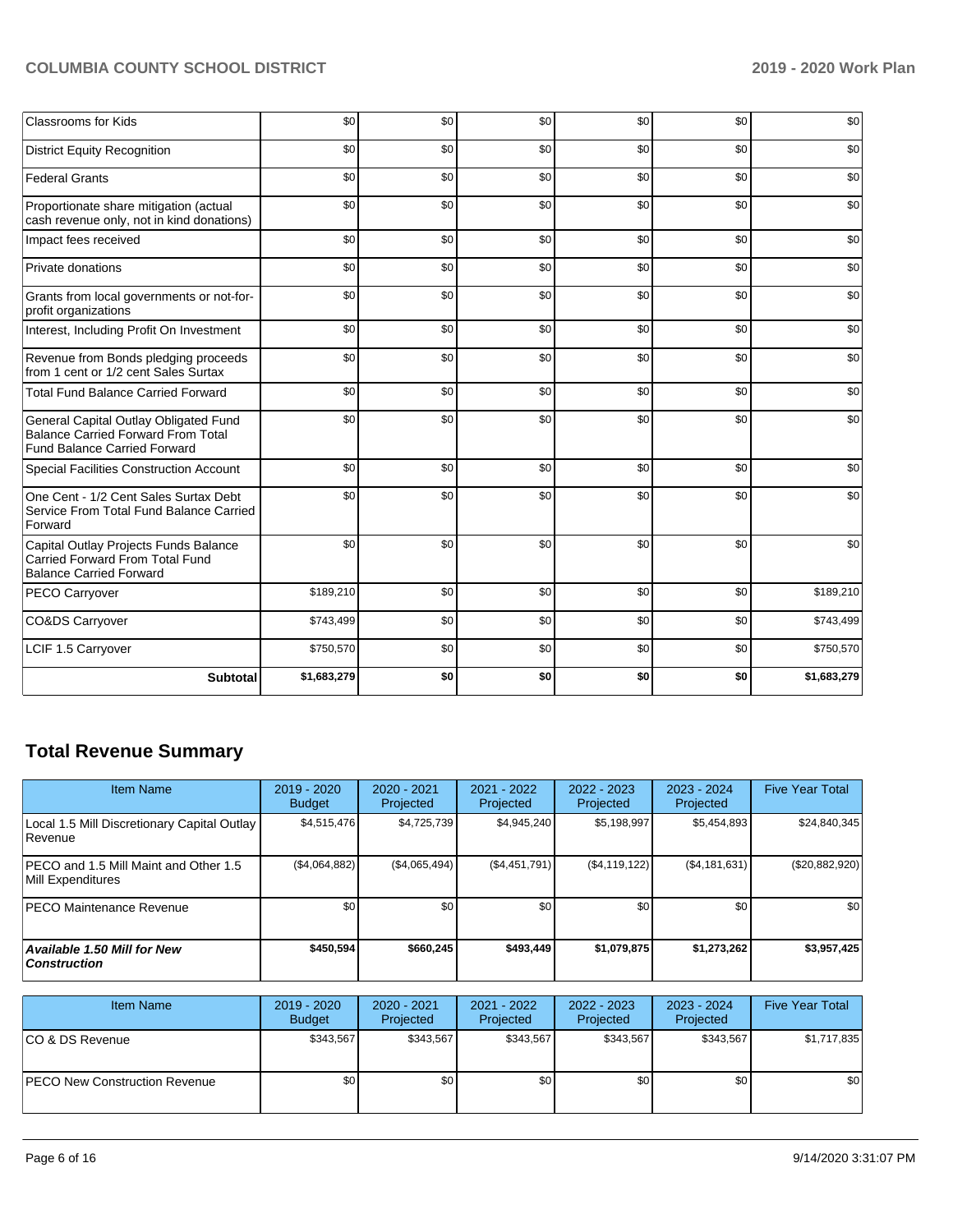| Other/Additional Revenue         | \$1,683,279 | \$0 <sub>1</sub> | \$0       | \$0         | \$0 <sub>1</sub> | \$1,683,279 |
|----------------------------------|-------------|------------------|-----------|-------------|------------------|-------------|
|                                  |             |                  |           |             |                  |             |
| <b>Total Additional Revenuel</b> | \$2,026,846 | \$343.567        | \$343,567 | \$343,567   | \$343.567        | \$3,401,114 |
| <b>Total Available Revenue</b>   | \$2,477,440 | \$1.003.812      | \$837,016 | \$1,423,442 | \$1,616,829      | \$7,358,539 |

# **Project Schedules**

# **Capacity Project Schedules**

A schedule of capital outlay projects necessary to ensure the availability of satisfactory classrooms for the projected student enrollment in K-12 programs.

| <b>Project Description</b>                                | Location                              |                          | 2019 - 2020 | 2020 - 2021  | 2021 - 2022  | 2022 - 2023 | 2023 - 2024  | <b>Total</b>    | Funded |
|-----------------------------------------------------------|---------------------------------------|--------------------------|-------------|--------------|--------------|-------------|--------------|-----------------|--------|
| 12 classroom wing to<br>replace building 7<br>(The Fort)  | FORT WHITE<br>PUBLIC SCHOOL           | Planned<br>Cost:         | \$0         | \$0          | \$0          | \$1,090,932 | \$0          | \$1,090,932 Yes |        |
|                                                           |                                       | <b>Student Stations:</b> | $\mathbf 0$ | $\Omega$     | $\Omega$     | 264         | $\mathbf 0$  | 264             |        |
|                                                           |                                       | <b>Total Classrooms:</b> | $\mathbf 0$ | $\mathbf{0}$ | $\Omega$     | 12          | $\mathbf{0}$ | 12              |        |
|                                                           |                                       | Gross Sq Ft:             | $\mathbf 0$ | $\mathbf 0$  | $\Omega$     | 10,000      | $\mathbf 0$  | 10,000          |        |
| New Elementary<br>School to Replace an<br>Existing School | Location not<br>specified             | Planned<br>Cost:         | \$0         | \$0          | \$20,000,000 | \$0         | \$0          | \$20,000,000 No |        |
|                                                           |                                       | <b>Student Stations:</b> | $\mathbf 0$ | $\Omega$     | 800          | $\Omega$    | $\mathbf 0$  | 800             |        |
|                                                           | <b>Total Classrooms:</b>              |                          | 0           | $\mathbf 0$  | $\mathbf 0$  | $\Omega$    | $\Omega$     | $\Omega$        |        |
|                                                           | Gross Sq Ft:                          |                          | $\mathbf 0$ | $\Omega$     | $\Omega$     | $\Omega$    | $\Omega$     | $\Omega$        |        |
| New Elementary<br>School to Replace an<br>Existing School | Location not<br>specified             | Planned<br>Cost:         | \$0         | \$0          | \$0          | \$0         | \$20,000,000 | \$20,000,000 No |        |
|                                                           |                                       | <b>Student Stations:</b> | $\pmb{0}$   | $\mathbf 0$  | $\mathbf 0$  | $\mathsf 0$ | 800          | 800             |        |
|                                                           |                                       | <b>Total Classrooms:</b> | 0           | $\Omega$     | $\Omega$     | $\Omega$    | $\Omega$     | $\Omega$        |        |
|                                                           |                                       | Gross Sq Ft:             | $\mathbf 0$ | $\Omega$     | $\Omega$     | $\Omega$    | $\Omega$     | $\Omega$        |        |
| <b>Replace Existing</b><br>Portables                      | <b>COLUMBIA SENIOR</b><br><b>HIGH</b> | Planned<br>Cost:         | \$0         | \$0          | \$1,350,000  | \$0         | \$0          | \$1,350,000 No  |        |
|                                                           |                                       | <b>Student Stations:</b> | $\pmb{0}$   | $\mathbf 0$  | $\mathbf 0$  | $\mathbf 0$ | $\mathbf 0$  | $\mathbf 0$     |        |
|                                                           |                                       | <b>Total Classrooms:</b> | 0           | $\Omega$     | 10           | $\Omega$    | $\Omega$     | 10              |        |
|                                                           |                                       | Gross Sq Ft:             | $\mathbf 0$ | $\mathbf 0$  | $\mathbf 0$  | $\mathbf 0$ | $\mathbf 0$  | 0               |        |
|                                                           |                                       | <b>Planned Cost:</b>     | \$0         | \$0          | \$21,350,000 | \$1,090,932 | \$20,000,000 | \$42,440,932    |        |
|                                                           |                                       | <b>Student Stations:</b> | $\mathbf 0$ | $\bf{0}$     | 800          | 264         | 800          | 1,864           |        |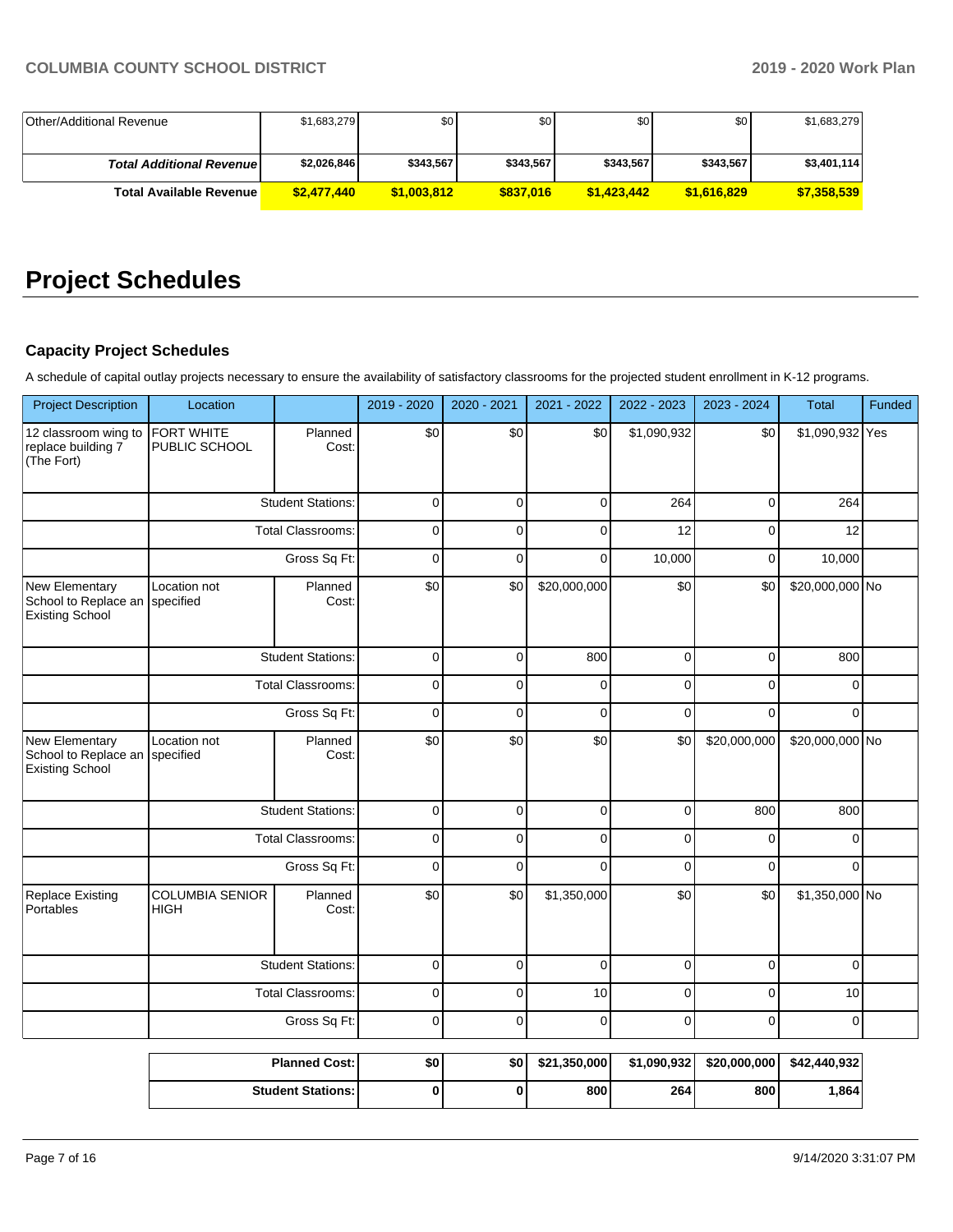| <b>Total Classrooms: I</b> |  | 10 | . .    | クク<br>LL |
|----------------------------|--|----|--------|----------|
| Gross Sq Ft:               |  |    | 10,000 | 10,000   |

# **Other Project Schedules**

Major renovations, remodeling, and additions of capital outlay projects that do not add capacity to schools.

| <b>Project Description</b>            | Location                                      | 2019 - 2020<br><b>Actual Budget</b> | 2020 - 2021<br>Projected | 2021 - 2022<br>Projected | 2022 - 2023<br>Projected | 2023 - 2024<br>Projected | <b>Total</b>    | Funded  |
|---------------------------------------|-----------------------------------------------|-------------------------------------|--------------------------|--------------------------|--------------------------|--------------------------|-----------------|---------|
| <b>Outdoor Assembly Building</b>      | <b>WESTSIDE</b><br><b>ELEMENTARY</b>          | \$0                                 | \$0                      | \$0                      | \$0                      | \$150,000                | \$150,000 Yes   |         |
| Auditorium                            | FORT WHITE HIGH<br><b>SCHOOL</b>              | \$0                                 | \$552,276                | \$837,016                | \$0                      | \$0                      | \$1,389,292 Yes |         |
| resurface track                       | <b>COLUMBIA SENIOR</b><br>HIGH                | \$0                                 | \$0                      | \$248,534                | \$0                      | \$0                      | \$248,534 No    |         |
| <b>Outdoor Assembly Building</b>      | <b>FIVE POINTS</b><br>ELEMENTARY              | \$0                                 | \$0                      | \$0                      | \$0                      | \$150,000                | \$150,000 Yes   |         |
| <b>Outdoor Assembly Building</b>      | <b>MELROSE</b><br><b>ELEMENTARY</b>           | \$0                                 | \$0                      | \$0                      | \$0                      | \$150,000                | \$150,000 Yes   |         |
| resurface track                       | <b>FORT WHITE HIGH</b><br><b>SCHOOL</b>       | \$0                                 | \$0                      | \$250,302                | \$0                      | \$0                      | \$250,302 No    |         |
| Renovate Gang Restrooms in<br>Commons | <b>COLUMBIA SENIOR</b><br><b>HIGH</b>         | \$186,000                           | \$0                      | \$0                      | \$0                      | \$0                      | \$186,000 No    |         |
| <b>Renovate Clinic</b>                | <b>MELROSE</b><br><b>ELEMENTARY</b>           | \$423,000                           | \$0                      | \$0                      | \$0                      | \$0                      | \$423,000 Yes   |         |
| <b>Outdoor Assembly Building</b>      | PINEMOUNT SCHOOL                              | \$0                                 | \$0                      | \$0                      | \$0                      | \$150,000                | \$150,000 Yes   |         |
| Remodel Kitchen                       | <b>SUMMERS</b><br>ELEMENTARY                  | \$994,000                           | \$0                      | \$0                      | \$0                      | \$0                      | \$994,000 Yes   |         |
| Re-roof Bldg 2                        | COLUMBIA<br>SUPERINTENDENT'S<br><b>OFFICE</b> | \$136,557                           | \$0                      | \$0                      | \$0                      | \$0                      | \$136,557 Yes   |         |
| Re-roof Bldg 5                        | COLUMBIA<br>SUPERINTENDENT'S<br><b>OFFICE</b> | \$41,569                            | \$0                      | \$0                      | \$0                      | \$0                      | \$41,569 Yes    |         |
| <b>Backup Generator w/ATS</b>         | COLUMBIA CITY<br>ELEMENTARY                   | \$0                                 | \$0                      | \$0                      | \$88,108                 | \$0                      | \$88,108 Yes    |         |
| Backup Generator w/ATS                | <b>COLUMBIA SENIOR</b><br><b>HIGH</b>         | \$0                                 | \$0                      | \$130,000                | \$0                      | \$0                      | \$130,000 No    |         |
| Backup Generator w/ATS                | <b>EASTSIDE</b><br>ELEMENTARY                 | \$0                                 | \$0                      | \$0                      | \$0                      | \$0                      |                 | \$0 No  |
| Backup Generator w/ATS                | <b>FIVE POINTS</b><br>ELEMENTARY              | \$0                                 | \$0                      | \$0                      | \$0                      | \$0                      |                 | \$0 No  |
| ATS for Backup Generator              | FORT WHITE HIGH<br><b>SCHOOL</b>              | \$0                                 | \$0                      | \$31,000                 | \$0                      | \$0                      | \$31,000 No     |         |
| <b>Backup Generator w/ATS</b>         | FORT WHITE PUBLIC<br><b>SCHOOL</b>            | \$0                                 | \$0                      | \$0                      | \$0                      | \$0                      |                 | \$0 No  |
| <b>Backup Generator w/ATS</b>         | <b>LAKE CITY MIDDLE</b>                       | \$0                                 | \$0                      | \$92,125                 | \$0                      | \$0                      | \$92,125 No     |         |
| Backup Generator w/ATS                | <b>MELROSE</b><br><b>ELEMENTARY</b>           | \$0                                 | \$0                      | \$0                      | \$0                      | \$0                      |                 | \$0 No  |
| Backup Generator w/ATS                | NIBLACK ELEMENTARY                            | \$0                                 | \$0                      | \$0                      | \$0                      | \$0                      |                 | \$0 No  |
| Backup Generator w/ATS                | PINEMOUNT SCHOOL                              | \$0                                 | \$0                      | \$0                      | \$0                      | \$89,420                 | \$89,420 No     |         |
| Backup Generator w/ATS                | RICHARDSON MIDDLE                             | \$0                                 | \$0                      | \$0                      | \$0                      | \$0                      |                 | $$0$ No |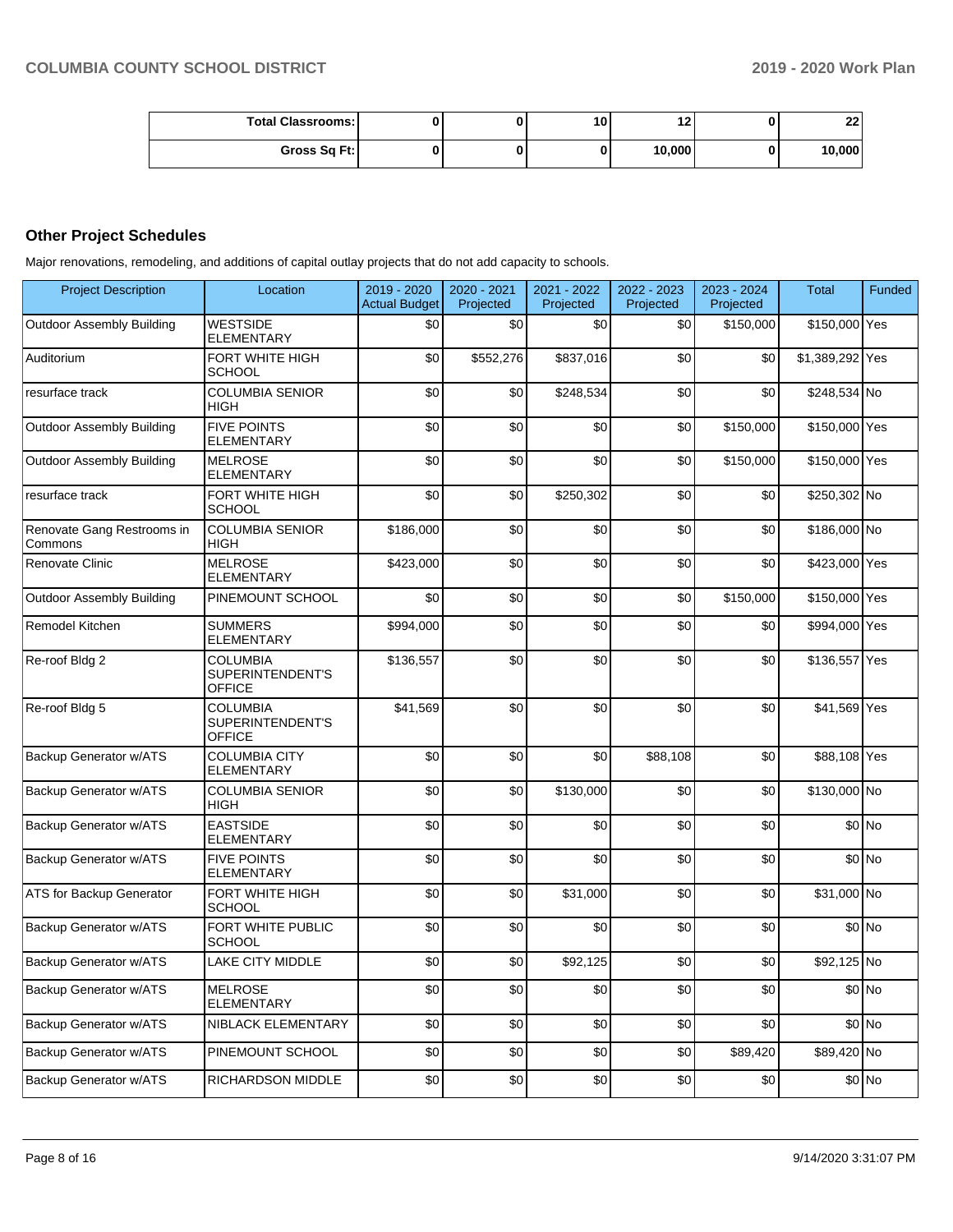| Backup Generator w/ATS                                                    | <b>SUMMERS</b><br><b>ELEMENTARY</b>                  | \$0         | \$0         | \$0         | \$0         | \$0         |               | $$0$ No |
|---------------------------------------------------------------------------|------------------------------------------------------|-------------|-------------|-------------|-------------|-------------|---------------|---------|
| ATS for Backup Generator                                                  | <b>WESTSIDE</b><br><b>ELEMENTARY</b>                 | \$0         | \$0         | \$31,000    | \$0         | \$0         | \$31,000 No   |         |
| Renovate Media Center                                                     | FORT WHITE PUBLIC<br><b>SCHOOL</b>                   | \$0         | \$663,830   | \$0         | \$0         | \$0         | \$663,830 No  |         |
| <b>Covered Walkways</b>                                                   | <b>RICHARDSON MIDDLE</b>                             | \$14,000    | \$0         | \$0         | \$0         | \$0         | \$14,000 No   |         |
| <b>Replace Existing Portable</b><br>Classrooms with 10 Classroom<br>Wing. | PATHWAYS ACADEMY                                     | \$0         | \$0         | \$0         | \$909,110   | \$0         | \$909,110 No  |         |
| <b>Engineer and Replace Existing</b><br><b>HVAC System</b>                | <b>LAKE CITY MIDDLE</b>                              | \$882,314   | \$0         | \$0         | \$0         | \$0         | \$882,314 Yes |         |
| Replace Bleachers                                                         | <b>COLUMBIA SENIOR</b><br><b>HIGH</b>                | \$0         | \$209,820   | \$0         | \$0         | \$0         | \$209,820 Yes |         |
| Site Entry and Parking<br>Enhancements                                    | LAKE CITY MIDDLE                                     | \$0         | \$250,300   | \$0         | \$0         | \$0         | \$250,300 No  |         |
| Covered Walkway PE                                                        | <b>SUMMERS</b><br><b>ELEMENTARY</b>                  | \$24,000    | \$0         | \$0         | \$0         | \$0         | \$24,000 No   |         |
| Expand Cafeteria 1600 nsf                                                 | <b>FIVE POINTS</b><br><b>ELEMENTARY</b>              | \$0         | \$0         | \$0         | \$303,387   | \$0         | \$303,387 No  |         |
| HVAC Replacement Bldg #1                                                  | FORT WHITE PUBLIC<br><b>SCHOOL</b>                   | \$0         | \$0         | \$0         | \$0         | \$109,000   | \$109,000 Yes |         |
| <b>HVAC Replacement</b>                                                   | <b>COLUMBIA</b><br>SUPERINTENDENT'S<br><b>OFFICE</b> | \$0         | \$0         | \$0         | \$0         | \$168,725   | \$168,725 Yes |         |
| HVAC Replacement Bldg #4                                                  | <b>COLUMBIA CITY</b><br><b>ELEMENTARY</b>            | \$0         | \$0         | \$0         | \$69,800    | \$0         | \$69,800 Yes  |         |
| <b>HVAC Replacement</b>                                                   | FORT WHITE HIGH<br><b>SCHOOL</b>                     | \$0         | \$0         | \$0         | \$0         | \$657,990   | \$657,990 Yes |         |
| Site Entry and Parking                                                    | <b>EASTSIDE</b><br><b>ELEMENTARY</b>                 | \$0         | \$0         | \$0         | \$0         | \$81,114    | \$81,114 Yes  |         |
| <b>Cooling Tower Replacement</b>                                          | <b>COLUMBIA CITY</b><br><b>ELEMENTARY</b>            | \$0         | \$241,716   | \$0         | \$0         | \$0         | \$241,716 Yes |         |
| Replace Bleachers                                                         | LAKE CITY MIDDLE                                     | \$0         | \$0         | \$0         | \$174,602   | \$0         | \$174,602 Yes |         |
|                                                                           |                                                      | \$2,701,440 | \$1,917,942 | \$1,619,977 | \$1,545,007 | \$1,706,249 | \$9,490,615   |         |

# **Additional Project Schedules**

Any projects that are not identified in the last approved educational plant survey.

Nothing reported for this section.

## **Non Funded Growth Management Project Schedules**

Schedule indicating which projects, due to planned development, that CANNOT be funded from current revenues projected over the next five years.

Nothing reported for this section.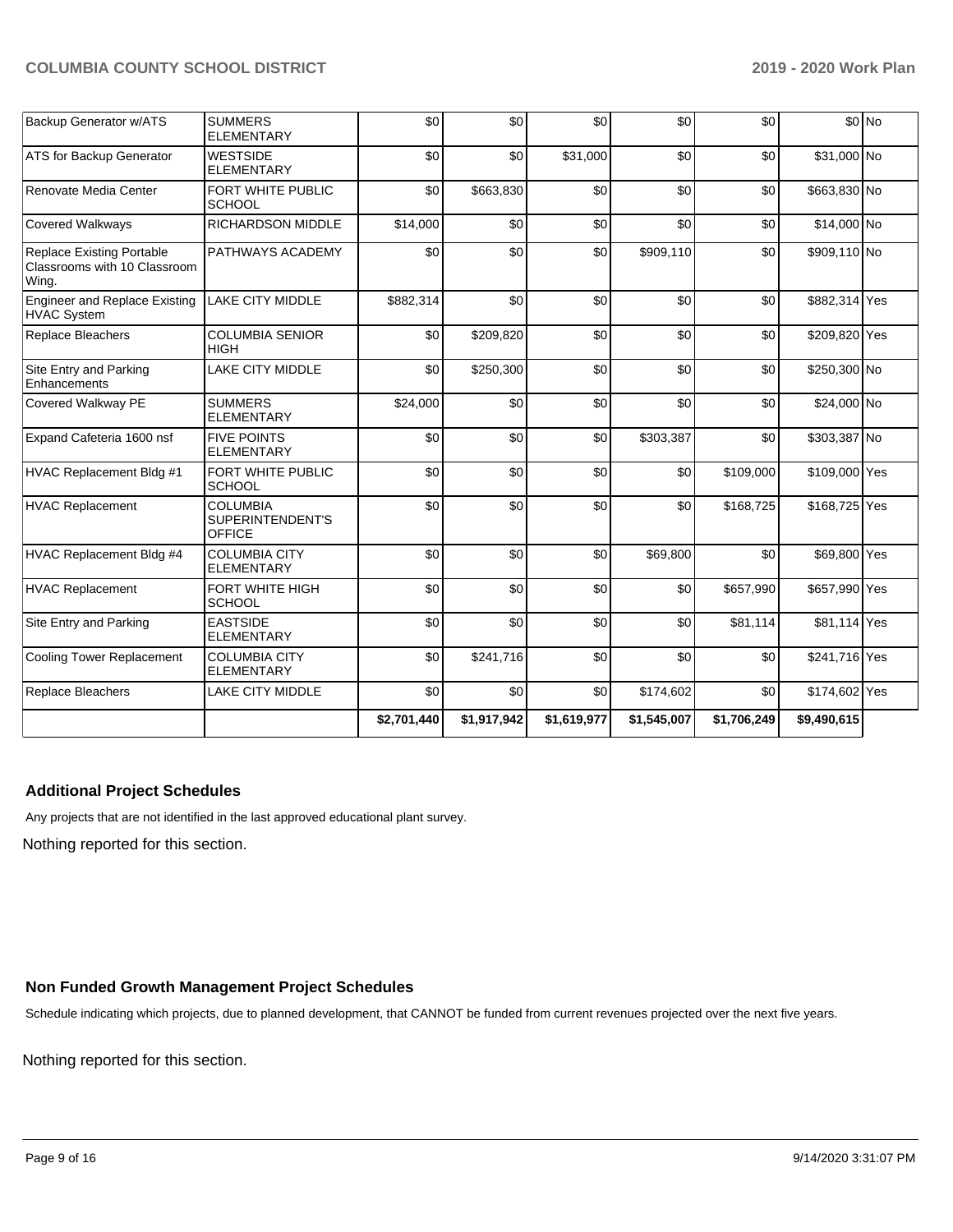# **Tracking**

# **Capacity Tracking**

| Location                                        | $2019 -$<br>2020 Satis.<br>Stu. Sta. | Actual<br>$2019 -$<br>2020 FISH<br>Capacity | Actual<br>$2018 -$<br>2019<br><b>COFTE</b> | # Class<br>Rooms | Actual<br>Average<br>$2019 -$<br>2020 Class<br><b>Size</b> | Actual<br>$2019 -$<br>2020<br><b>Utilization</b> | <b>New</b><br>Stu.<br>Capacity | <b>New</b><br>Rooms to<br>be<br>Added/Re<br>moved | Projected<br>$2023 -$<br>2024<br><b>COFTE</b> | Projected<br>$2023 -$<br>2024<br><b>Utilization</b> | Projected<br>$2023 -$<br>2024 Class<br><b>Size</b> |
|-------------------------------------------------|--------------------------------------|---------------------------------------------|--------------------------------------------|------------------|------------------------------------------------------------|--------------------------------------------------|--------------------------------|---------------------------------------------------|-----------------------------------------------|-----------------------------------------------------|----------------------------------------------------|
| COLUMBIA SENIOR<br> HIGH                        | 2,357                                | 2,239                                       | 1.865                                      | 101              | 18                                                         | 83.00 %                                          | $\Omega$                       | $\Omega$                                          | 1.847                                         | 82.00 %                                             | 18                                                 |
| <b>RICHARDSON MIDDLE</b>                        | 1.112                                | 1.000                                       | 521                                        | 49               | 11                                                         | 52.00 %                                          | $\Omega$                       | $\Omega$                                          | 617                                           | 62.00%                                              | 13                                                 |
| MELROSE<br>ELEMENTARY                           | 679                                  | 679                                         | 446                                        | 35               | 13                                                         | 66.00 %                                          | $\Omega$                       | $\Omega$                                          | 479                                           | 71.00%                                              | 14                                                 |
| <b>EASTSIDE</b><br>ELEMENTARY                   | 713                                  | 713                                         | 614                                        | 38               | 16                                                         | 86.00 %                                          | 36                             | $\overline{2}$                                    | 590                                           | 79.00 %                                             | 15                                                 |
| <b>FIVE POINTS</b><br>ELEMENTARY                | 663                                  | 663                                         | 430                                        | 35               | 12                                                         | 65.00 %                                          | 0                              | $\Omega$                                          | 400                                           | 60.00%                                              | 11                                                 |
| <b>FORT WHITE PUBLIC</b><br><b>SCHOOL</b>       | 874                                  | 874                                         | 627                                        | 47               | 13                                                         | 72.00 %                                          | $\Omega$                       | $\Omega$                                          | 614                                           | 70.00%                                              | 13                                                 |
| <b>SUMMERS</b><br>ELEMENTARY                    | 894                                  | 894                                         | 520                                        | 46               | 11                                                         | 58.00 %                                          | $-36$                          | $-2$                                              | 564                                           | 66.00 %                                             | 13                                                 |
| NIBLACK ELEMENTARY                              | 587                                  | 587                                         | 282                                        | 31               | 9                                                          | 48.00 %                                          | $\Omega$                       | $\Omega$                                          | 255                                           | 43.00 %                                             | 8                                                  |
| <b>PATHWAYS ACADEMY</b>                         | 215                                  | 215                                         | 65                                         | 11               | 6                                                          | 30.00 %                                          | $\Omega$                       | $\Omega$                                          | 62                                            | 29.00 %                                             | 6                                                  |
| <b>LAKE CITY MIDDLE</b>                         | 1,459                                | 1,313                                       | 978                                        | 62               | 16                                                         | 74.00 %                                          | $\Omega$                       | $\Omega$                                          | 976                                           | 74.00 %                                             | 16                                                 |
| <b>COLUMBIA CITY</b><br>ELEMENTARY              | 776                                  | 776                                         | 582                                        | 42               | 14                                                         | 75.00 %                                          | 0                              | $\Omega$                                          | 610                                           | 79.00 %                                             | 15                                                 |
| FORT WHITE HIGH<br> SCHOOL                      | 2,036                                | 1,832                                       | 1,150                                      | 87               | 13                                                         | 63.00 %                                          | 0                              | $\Omega$                                          | 1.112                                         | 61.00%                                              | 13                                                 |
| <b>WESTSIDE</b><br>ELEMENTARY                   | 782                                  | 782                                         | 739                                        | 41               | 18                                                         | 94.00 %                                          | $\Omega$                       | $\Omega$                                          | 635                                           | 81.00%                                              | 15                                                 |
| <b>PINEMOUNT SCHOOL</b>                         | 581                                  | 581                                         | 456                                        | 30               | 15                                                         | 79.00 %                                          | $\Omega$                       | $\Omega$                                          | 448                                           | 77.00 %                                             | 15                                                 |
| <b>NORTH FLORIDA</b><br><b>AVIATION ACADEMY</b> | 82                                   | 57                                          | 2                                          | 4                | $\Omega$                                                   | 3.00 %                                           | 0                              | $\Omega$                                          | $\Omega$                                      | 0.00%                                               | $\mathbf 0$                                        |
|                                                 | 13.810                               | 13,205                                      | 9.277                                      | 659              | 14                                                         | 70.25 %                                          | $\bf{0}$                       | $\Omega$                                          | 9.209                                         | 69.74 %                                             | 14                                                 |

The COFTE Projected Total (9,209) for 2023 - 2024 must match the Official Forecasted COFTE Total (9,209 ) for 2023 - 2024 before this section can be completed. In the event that the COFTE Projected Total does not match the Official forecasted COFTE, then the Balanced Projected COFTE Table should be used to balance COFTE.

| Projected COFTE for 2023 - 2024 | Grade |            |
|---------------------------------|-------|------------|
| Elementary (PK-3)               | 3,403 |            |
| Middle $(4-8)$                  | 3,346 | Elementar  |
| High (9-12)                     | 2,460 | Middle (4- |
|                                 | 9,209 |            |

| <b>Grade Level Type</b> | <b>Balanced Projected</b><br>COFTE for 2023 - 2024 |
|-------------------------|----------------------------------------------------|
| Elementary (PK-3)       |                                                    |
| Middle $(4-8)$          |                                                    |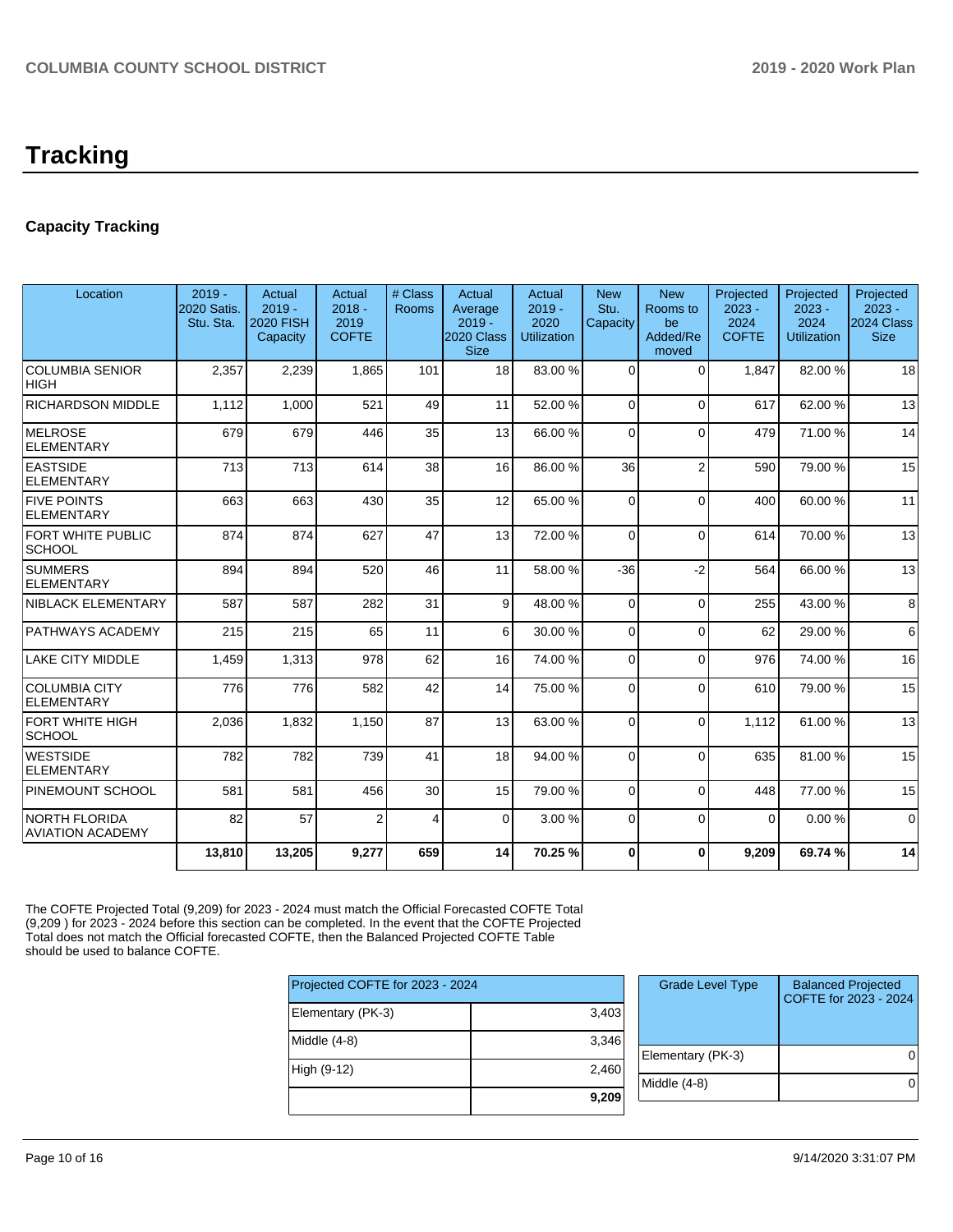| High (9-12) |       |
|-------------|-------|
|             | 9,209 |

## **Relocatable Replacement**

Number of relocatable classrooms clearly identified and scheduled for replacement in the school board adopted financially feasible 5-year district work program.

| Location                               | 2019 - 2020 | $2020 - 2021$ |    | 2021 - 2022   2022 - 2023   2023 - 2024   Year 5 Total |                 |
|----------------------------------------|-------------|---------------|----|--------------------------------------------------------|-----------------|
| ICOLUMBIA SENIOR HIGH                  |             |               |    |                                                        | 10              |
| <b>Total Relocatable Replacements:</b> |             |               | 10 |                                                        | 10 <sup>1</sup> |

## **Charter Schools Tracking**

Information regarding the use of charter schools.

| Location-Type   | # Relocatable<br>units or<br>permanent<br><b>classrooms</b> | Owner             | lYear Started or I<br>Scheduled | Student<br><b>Stations</b> | <b>Students</b><br>Enrolled | Years in<br>Contract | <b>Total Charter</b><br><b>Students</b><br>projected for<br>$2023 - 2024$ |
|-----------------|-------------------------------------------------------------|-------------------|---------------------------------|----------------------------|-----------------------------|----------------------|---------------------------------------------------------------------------|
| Belmont Academy |                                                             | 22 LEASE PURCHASE | 2013                            | 448                        | 438 l                       |                      | 600                                                                       |
|                 | 22                                                          |                   |                                 | 448                        | 438 l                       |                      | 600                                                                       |

# **Special Purpose Classrooms Tracking**

The number of classrooms that will be used for certain special purposes in the current year, by facility and type of classroom, that the district will, 1), not use for educational purposes, and 2), the co-teaching classrooms that are not open plan classrooms and will be used for educational purposes.

| School                               | School Type | # of Elementary<br>K-3 Classrooms | $\#$ of Middle 4-8<br><b>Classrooms</b> | # of High $9-12$<br><b>Classrooms</b> | # of $ESE$<br><b>Classrooms</b> | # of Combo<br><b>Classrooms</b> | Total<br><b>Classrooms</b> |
|--------------------------------------|-------------|-----------------------------------|-----------------------------------------|---------------------------------------|---------------------------------|---------------------------------|----------------------------|
| <b>Total Educational Classrooms:</b> |             |                                   |                                         |                                       |                                 |                                 | 0                          |
| School                               | School Type | # of Elementary<br>K-3 Classrooms | $\#$ of Middle 4-8<br><b>Classrooms</b> | # of High $9-12$<br><b>Classrooms</b> | # of $ESE$<br>Classrooms        | # of Combo<br><b>Classrooms</b> | <b>Total</b><br>Classrooms |
| <b>Total Co-Teaching Classrooms:</b> |             |                                   |                                         |                                       |                                 | 0                               |                            |

#### **Infrastructure Tracking**

**Necessary offsite infrastructure requirements resulting from expansions or new schools. This section should include infrastructure information related to capacity project schedules and other project schedules (Section 4).** 

Not Specified

**Proposed location of planned facilities, whether those locations are consistent with the comprehensive plans of all affected local governments, and recommendations for infrastructure and other improvements to land adjacent to existing facilities. Provisions of 1013.33(12), (13) and (14) and 1013.36 must be addressed for new facilities planned within the 1st three years of the plan (Section 5).** 

Not Specified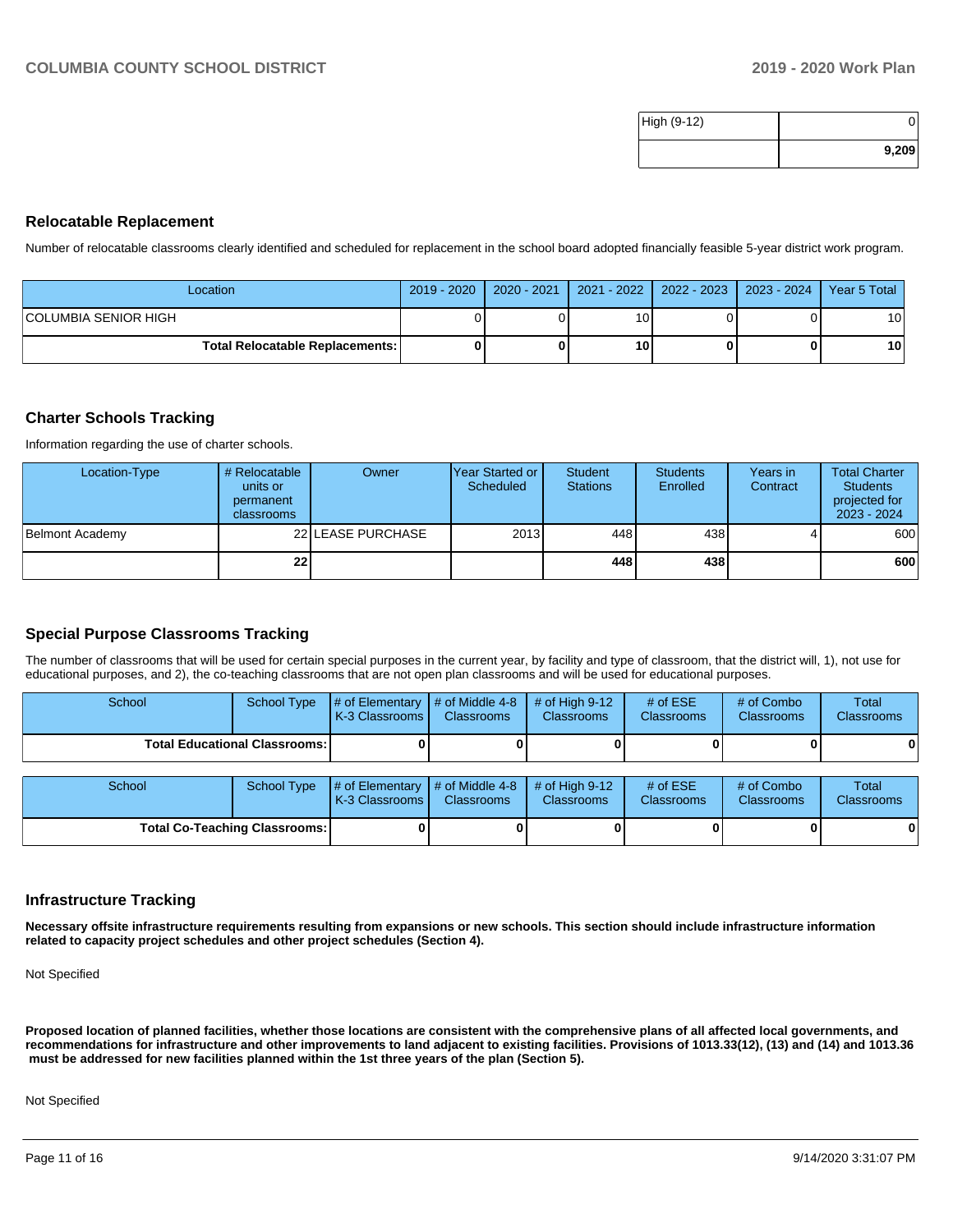**Consistent with Comp Plan?** No

### **Net New Classrooms**

The number of classrooms, by grade level and type of construction, that were added during the last fiscal year.

| List the net new classrooms added in the 2018 - 2019 fiscal year.                                                                                       | List the net new classrooms to be added in the 2019 - 2020 fiscal<br>year. |                            |                                |                        |                                                                        |                            |                                |                      |
|---------------------------------------------------------------------------------------------------------------------------------------------------------|----------------------------------------------------------------------------|----------------------------|--------------------------------|------------------------|------------------------------------------------------------------------|----------------------------|--------------------------------|----------------------|
| "Classrooms" is defined as capacity carrying classrooms that are added to increase<br>capacity to enable the district to meet the Class Size Amendment. |                                                                            |                            |                                |                        | Totals for fiscal year 2019 - 2020 should match totals in Section 15A. |                            |                                |                      |
| Location                                                                                                                                                | $2018 - 2019$ #<br>Permanent                                               | $2018 - 2019$ #<br>Modular | $2018 - 2019$ #<br>Relocatable | $2018 - 2019$<br>Total | $2019 - 2020$ #<br>Permanent                                           | $2019 - 2020$ #<br>Modular | $2019 - 2020$ #<br>Relocatable | 2019 - 2020<br>Total |
| Elementary (PK-3)                                                                                                                                       |                                                                            |                            |                                |                        |                                                                        |                            |                                |                      |
| Middle (4-8)                                                                                                                                            |                                                                            |                            |                                |                        |                                                                        |                            |                                |                      |
| High (9-12)                                                                                                                                             |                                                                            |                            |                                |                        |                                                                        |                            |                                |                      |
|                                                                                                                                                         |                                                                            |                            |                                |                        |                                                                        |                            |                                |                      |

# **Relocatable Student Stations**

Number of students that will be educated in relocatable units, by school, in the current year, and the projected number of students for each of the years in the workplan.

| <b>Site</b>                                | 2019 - 2020     | 2020 - 2021 | 2021 - 2022 | 2022 - 2023 | 2023 - 2024    | 5 Year Average |
|--------------------------------------------|-----------------|-------------|-------------|-------------|----------------|----------------|
| <b>COLUMBIA SENIOR HIGH</b>                | 200             | 200         | 200         | 200         | 200            | 200            |
| <b>RICHARDSON MIDDLE</b>                   | 0               | 0           | 0           | $\Omega$    | 0              | 0              |
| <b>MELROSE ELEMENTARY</b>                  | 36              | 34          | 34          | 34          | 34             | 34             |
| <b>EASTSIDE ELEMENTARY</b>                 | $\mathbf 0$     | $\Omega$    | 0           | $\Omega$    | 0              | 0              |
| <b>FIVE POINTS ELEMENTARY</b>              | 72              | 72          | 72          | 72          | 72             | 72             |
| <b>FORT WHITE PUBLIC SCHOOL</b>            | 18 <sup>1</sup> | 33          | 33          | 33          | 0              | 23             |
| FORT WHITE HIGH SCHOOL                     | $\overline{0}$  | $\Omega$    | $\mathbf 0$ | $\Omega$    | $\mathbf 0$    | 0              |
| <b>WESTSIDE ELEMENTARY</b>                 | 22              | 17          | 17          | 17          | 17             | 18             |
| <b>SUMMERS ELEMENTARY</b>                  | 72              | 36          | 36          | 36          | 36             | 43             |
| NIBLACK ELEMENTARY                         | 90 <sup>1</sup> | 51          | 51          | 51          | 51             | 59             |
| <b>PATHWAYS ACADEMY</b>                    | 171             | 84          | 84          | 84          | 84             | 101            |
| <b>LAKE CITY MIDDLE</b>                    | $\overline{0}$  | $\Omega$    | $\Omega$    | $\Omega$    | 0              | 0              |
| <b>COLUMBIA CITY ELEMENTARY</b>            | $\overline{0}$  | $\Omega$    | 0           | $\Omega$    | 0              | $\mathbf 0$    |
| PINEMOUNT SCHOOL                           | $\Omega$        | 72          | 72          | 72          | 72             | 58             |
| NORTH FLORIDA AVIATION ACADEMY             | 64              | 0           | $\Omega$    | $\Omega$    | $\overline{0}$ | 13             |
| Totals for COLUMBIA COUNTY SCHOOL DISTRICT |                 |             |             |             |                |                |
| Total students in relocatables by year.    | 745             | 599         | 599         | 599         | 566            | 622            |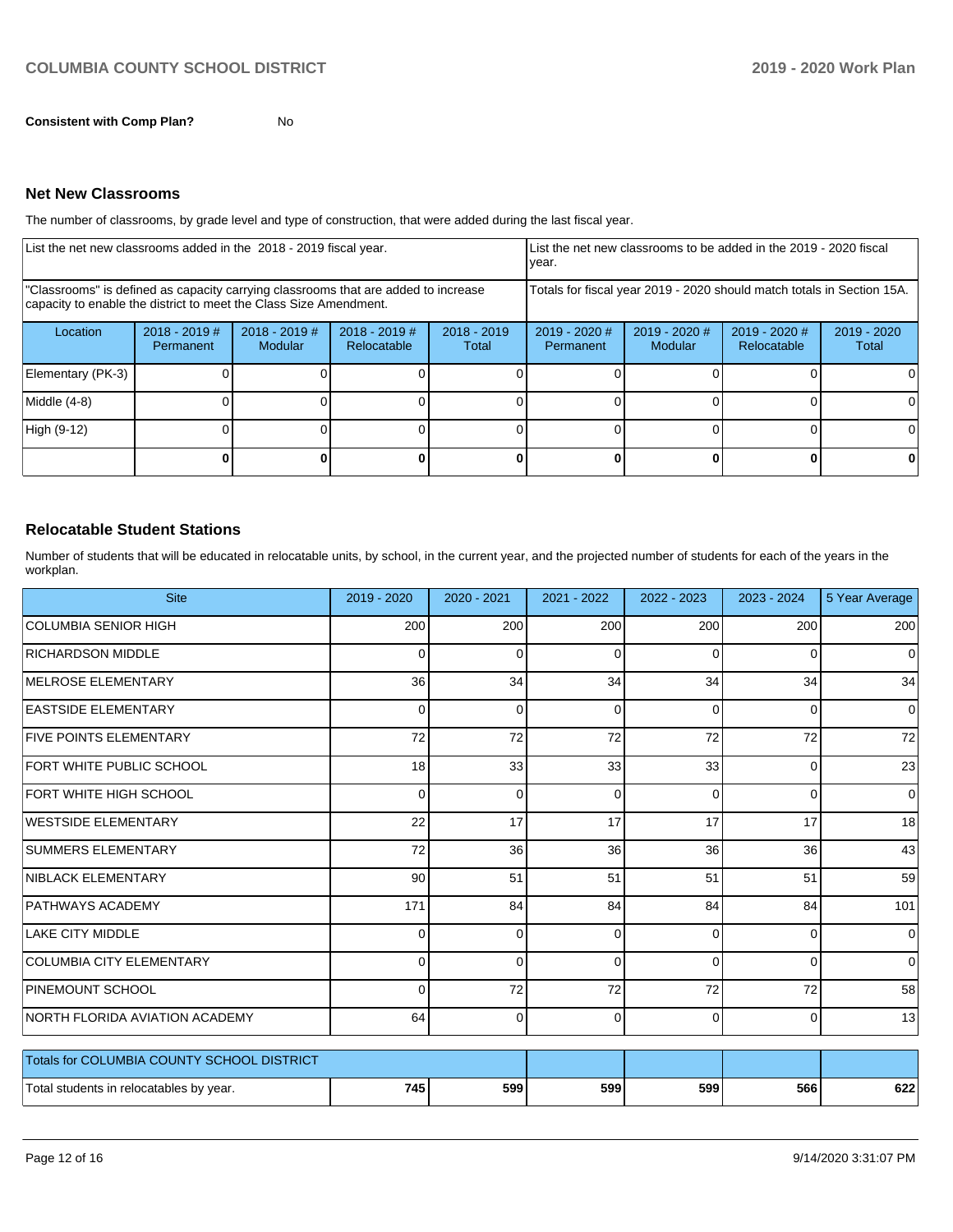| Total number of COFTE students projected by year. | 9,288 | 9,287 | 9.278 | 9,265 | 9.209 | 9,265 |
|---------------------------------------------------|-------|-------|-------|-------|-------|-------|
| Percent in relocatables by year.                  | 9 % L | 6%    | 5%    | 5%    | 6 % l | 7 %   |

# **Leased Facilities Tracking**

Exising leased facilities and plans for the acquisition of leased facilities, including the number of classrooms and student stations, as reported in the educational plant survey, that are planned in that location at the end of the five year workplan.

| Location                       | # of Leased<br>Classrooms 2019 -<br>2020 | <b>FISH Student</b><br><b>Stations</b> | Owner | # of Leased<br>Classrooms 2023 -<br>2024 | <b>FISH Student</b><br><b>Stations</b> |
|--------------------------------|------------------------------------------|----------------------------------------|-------|------------------------------------------|----------------------------------------|
| <b>EASTSIDE ELEMENTARY</b>     | $\Omega$                                 |                                        |       | n                                        | 0                                      |
| <b>FIVE POINTS ELEMENTARY</b>  | $\Omega$                                 |                                        |       | O                                        | $\overline{0}$                         |
| FORT WHITE PUBLIC SCHOOL       | $\Omega$                                 |                                        |       | 0                                        | $\overline{0}$                         |
| <b>SUMMERS ELEMENTARY</b>      | 0                                        |                                        |       | ∩                                        | 0                                      |
| NIBLACK ELEMENTARY             | $\mathbf 0$                              |                                        |       | 0                                        | $\Omega$                               |
| <b>PATHWAYS ACADEMY</b>        | 0                                        | O                                      |       | 0                                        | $\Omega$                               |
| <b>LAKE CITY MIDDLE</b>        | $\Omega$                                 | ∩                                      |       | ∩                                        | $\Omega$                               |
| COLUMBIA CITY ELEMENTARY       | $\Omega$                                 |                                        |       | O                                        | $\overline{0}$                         |
| <b>FORT WHITE HIGH SCHOOL</b>  | $\Omega$                                 |                                        |       | U                                        | $\overline{0}$                         |
| WESTSIDE ELEMENTARY            | $\Omega$                                 |                                        |       | U                                        | $\Omega$                               |
| <b>PINEMOUNT SCHOOL</b>        | $\mathbf 0$                              |                                        |       | U                                        | $\overline{0}$                         |
| NORTH FLORIDA AVIATION ACADEMY | $\Omega$                                 |                                        |       | ∩                                        | 0                                      |
| <b>COLUMBIA SENIOR HIGH</b>    | $\Omega$                                 |                                        |       | U                                        | $\overline{0}$                         |
| <b>RICHARDSON MIDDLE</b>       | $\Omega$                                 |                                        |       | 0                                        | $\overline{0}$                         |
| <b>IMELROSE ELEMENTARY</b>     | $\Omega$                                 | ∩                                      |       | $\Omega$                                 | $\Omega$                               |
|                                | 0                                        | O                                      |       | C                                        | 0                                      |

# **Failed Standard Relocatable Tracking**

Relocatable units currently reported by school, from FISH, and the number of relocatable units identified as 'Failed Standards'.

Nothing reported for this section.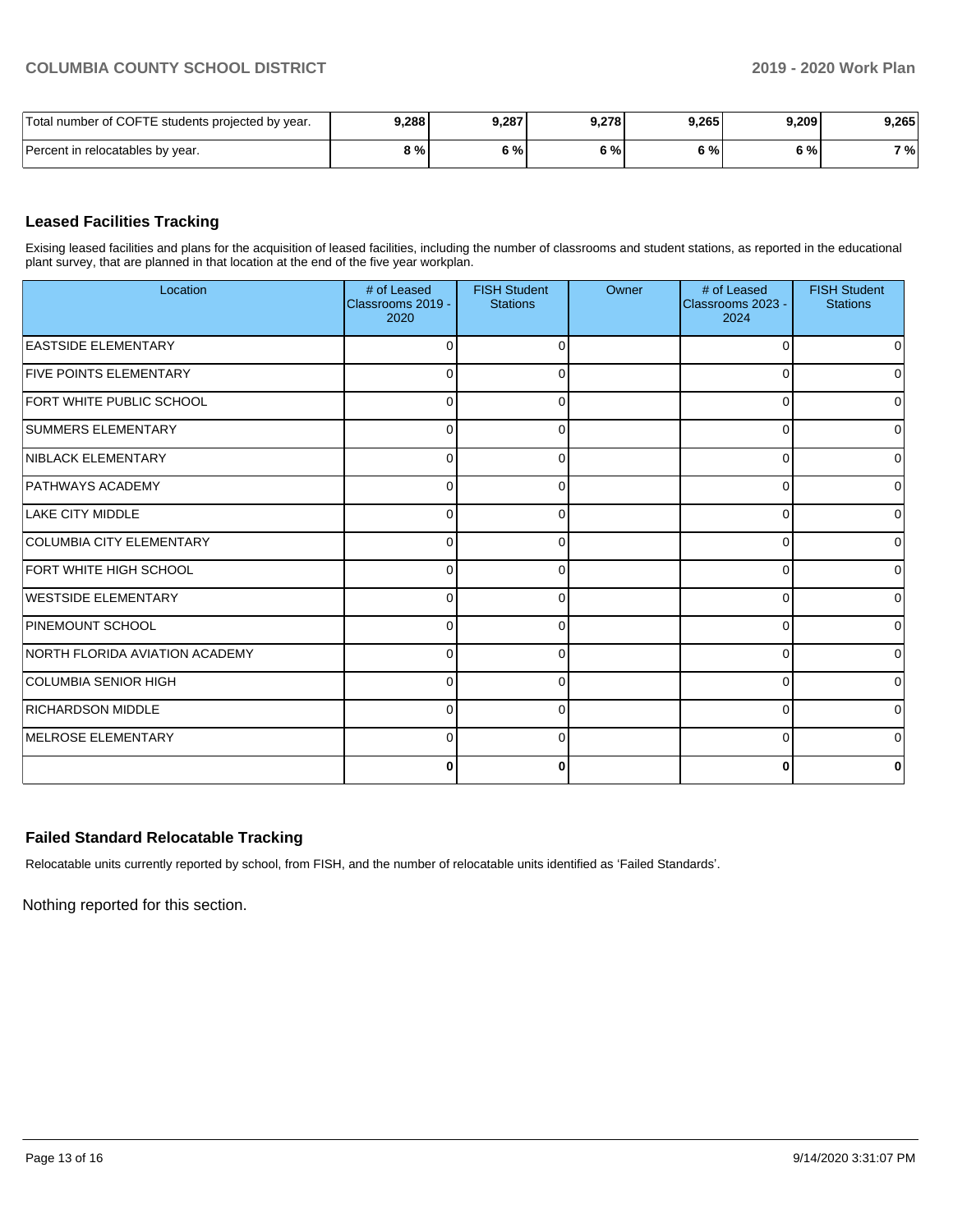# **Planning**

### **Class Size Reduction Planning**

**Plans approved by the school board that reduce the need for permanent student stations such as acceptable school capacity levels, redistricting, busing, year-round schools, charter schools, magnet schools, public-private partnerships, multitrack scheduling, grade level organization, block scheduling, or other alternatives.**

The district plans to monitor the need for permanent student stations and make the necessary steps to reduce them by; transporting, block scheduling, grade level organizations, blended learning, etc

## **School Closure Planning**

**Plans for the closure of any school, including plans for disposition of the facility or usage of facility space, and anticipated revenues.** 

The district will conduct an analysis to determine the need/benefit/risk of merging the students of multiple elementary schools into a single new school facility constructed on an existing site.

# **Long Range Planning**

## **Ten-Year Maintenance**

District projects and locations regarding the projected need for major renovation, repair, and maintenance projects within the district in years 6-10 beyond the projects plans detailed in the five years covered by the work plan.

Nothing reported for this section.

## **Ten-Year Capacity**

Schedule of capital outlay projects projected to ensure the availability of satisfactory student stations for the projected student enrollment in K-12 programs for the future 5 years beyond the 5-year district facilities work program.

Nothing reported for this section.

## **Ten-Year Planned Utilization**

Schedule of planned capital outlay projects identifying the standard grade groupings, capacities, and planned utilization rates of future educational facilities of the district for both permanent and relocatable facilities.

| Grade Level Projections         | <b>FISH</b><br><b>Student</b><br><b>Stations</b> | Actual 2018 -<br><b>2019 FISH</b><br>Capacitv | Actual<br>$2018 -$<br>2019<br>COFTE. | <b>Utilization</b> | Actual 2018 - 2019   Actual 2019 - 2020 / 2028 - 2029 new<br><b>Student Capacity to be added/removed  </b> | <b>Projected 2028 - Projected 2028 -</b><br>2029 COFTE | 2029 Utilization |
|---------------------------------|--------------------------------------------------|-----------------------------------------------|--------------------------------------|--------------------|------------------------------------------------------------------------------------------------------------|--------------------------------------------------------|------------------|
| Elementary - District<br>Totals | 6.549                                            | 6.549                                         | 4.695.93                             | 71.71 %            |                                                                                                            |                                                        | 0.00%            |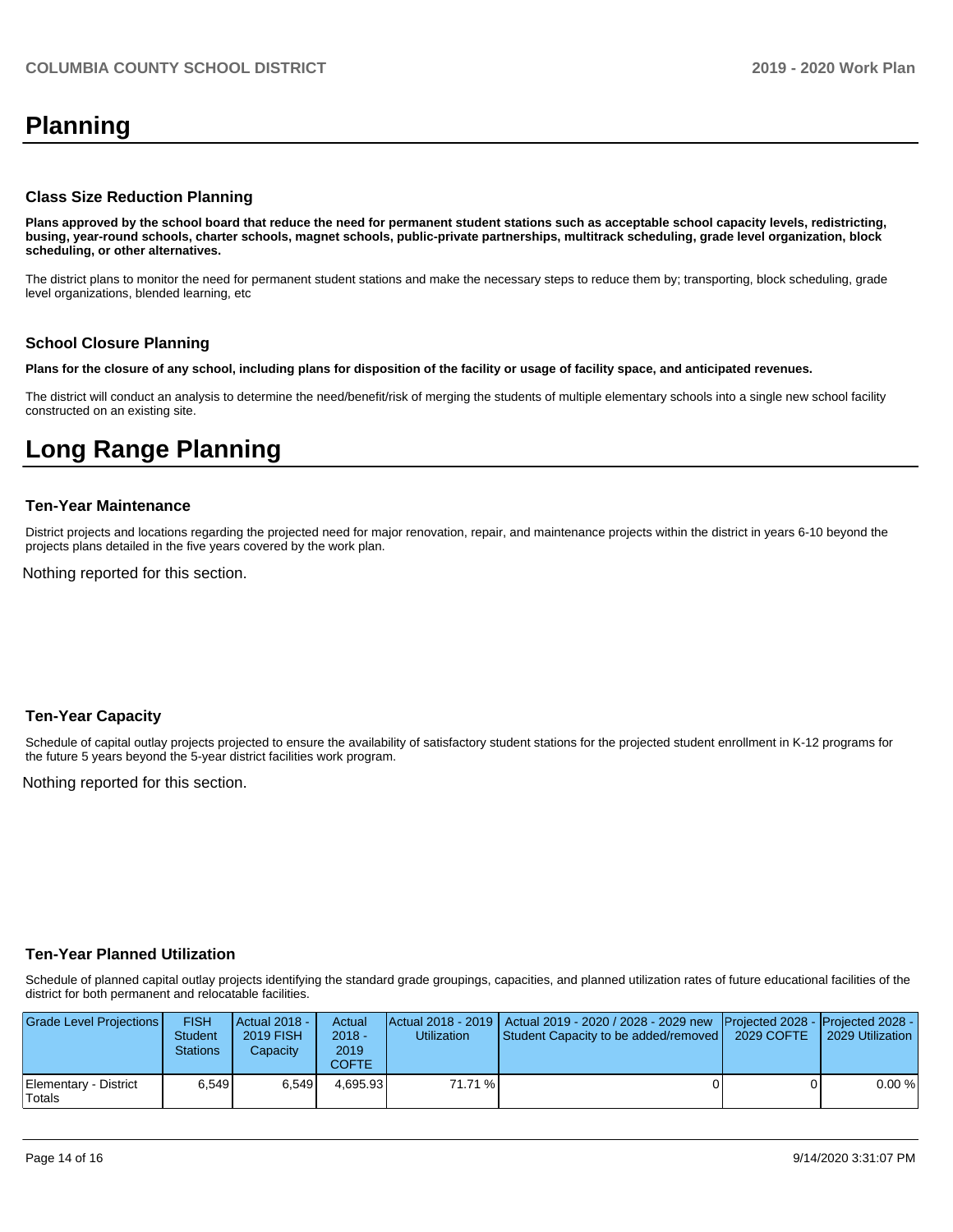|                          | 13.810 | 13,205 | 9.276.70 | 70.25 % |  | 0.00% |
|--------------------------|--------|--------|----------|---------|--|-------|
| Other - ESE, etc         | 215    | 215 l  | 65.04    | 30.23%  |  | 0.00% |
| High - District Totals   | 2,439  | 2.296  | .866.43  | 81.27 % |  | 0.00% |
| Middle - District Totals | 4.607  | 4.145  | 2,649.30 | 63.91 % |  | 0.00% |

**Combination schools are included with the middle schools for student stations, capacity, COFTE and utilization purposes because these facilities all have a 90% utilization factor. Use this space to explain or define the grade groupings for combination schools.** 

No comments to report.

## **Ten-Year Infrastructure Planning**

Nothing reported for this section.

### **Twenty-Year Maintenance**

District projects and locations regarding the projected need for major renovation, repair, and maintenance projects within the district in years 11-20 beyond the projects plans detailed in the five years covered by the work plan.

Nothing reported for this section.

## **Twenty-Year Capacity**

Schedule of capital outlay projects projected to ensure the availability of satisfactory student stations for the projected student enrollment in K-12 programs for the future 11-20 years beyond the 5-year district facilities work program.

Nothing reported for this section.

### **Twenty-Year Planned Utilization**